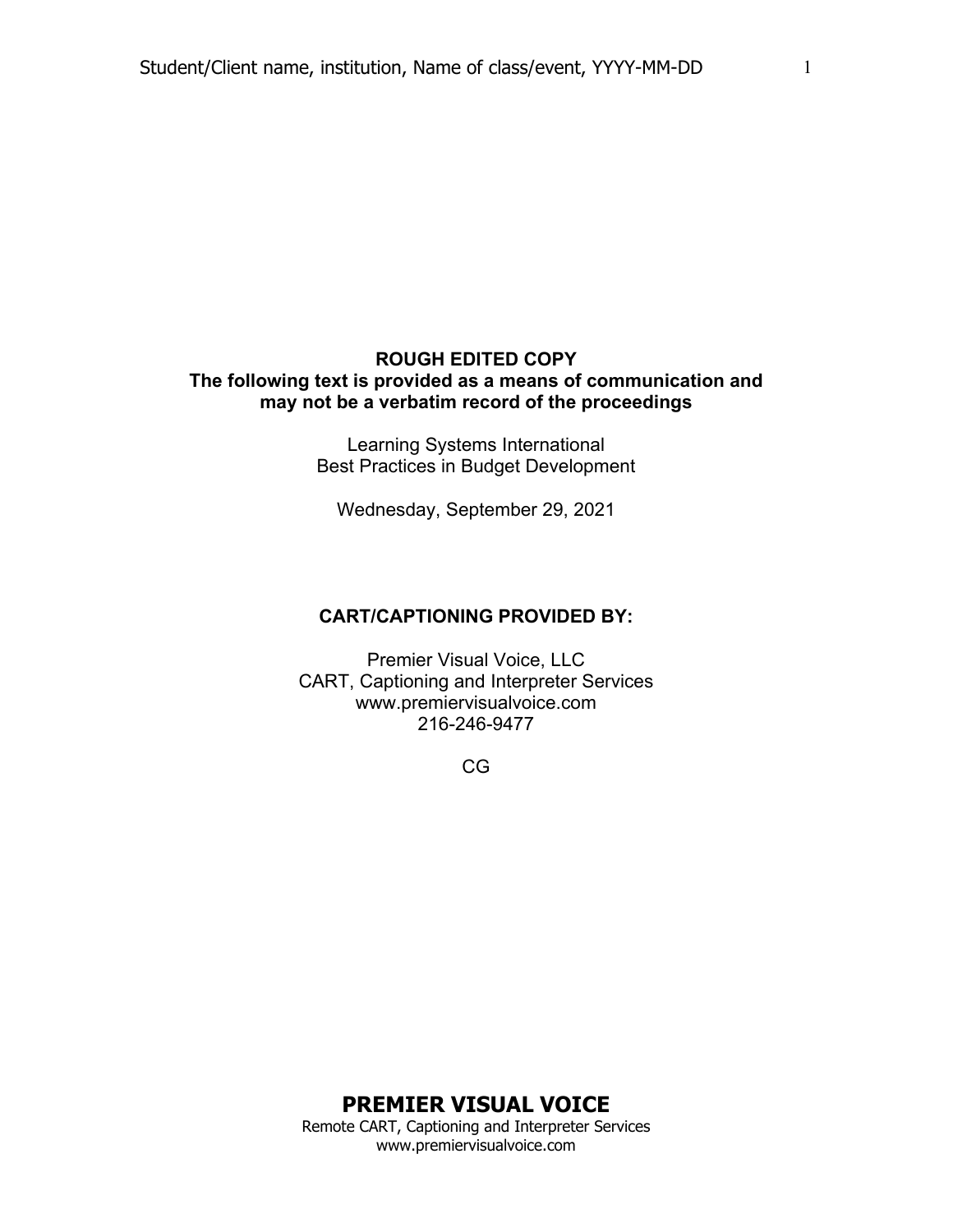$14:55:54$  >>

14:55:54 [Music]

15:02:31 >> Welcome and on behalf of your AmeriCorps presentation team, I thank you for joining us.

15:02:31 Before starting let's review the technologies so you can get the most out of the training.

15:03:01 The audio for today's event is lecture only, the microphones are muted to reduce background noise.

15:03:01 To adjust the audio through your computer go to the bottom left of the screen, click the small arrow next to audio settings and select the speaker.

15:03:01 Some viewers get better audio while streaming while others get better quality by phone.

15:03:01 If you have any audio difficulties, you may want to try a different connection method.

15:03:01 Several Zoom features will be used today.

15:03:08 At the top of the screen Chat panel on the right side of the slides.

15:03:15 Use the Chat panel to receive links and resource information from the panelists or to share an idea.

15:03:28 When using Chat, please select everyone from the drop-down menu. This allows everyone to see your comments.

15:03:28 Use the Raise Hand feature if you have a technical issue and need assistance. I will contact you individually via Chat.

15:03:59 . Let's start this recording and turn it over to your presenter, Senior Grants Management Training Specialist and AmeriCorps Office of Grant Administration, Tracey Seabolt.

15:04:14 >> Recording of progress.

Hello to the Best Practices in Budget Development webinar for AmeriCorps Seniors.

## **PREMIER VISUAL VOICE**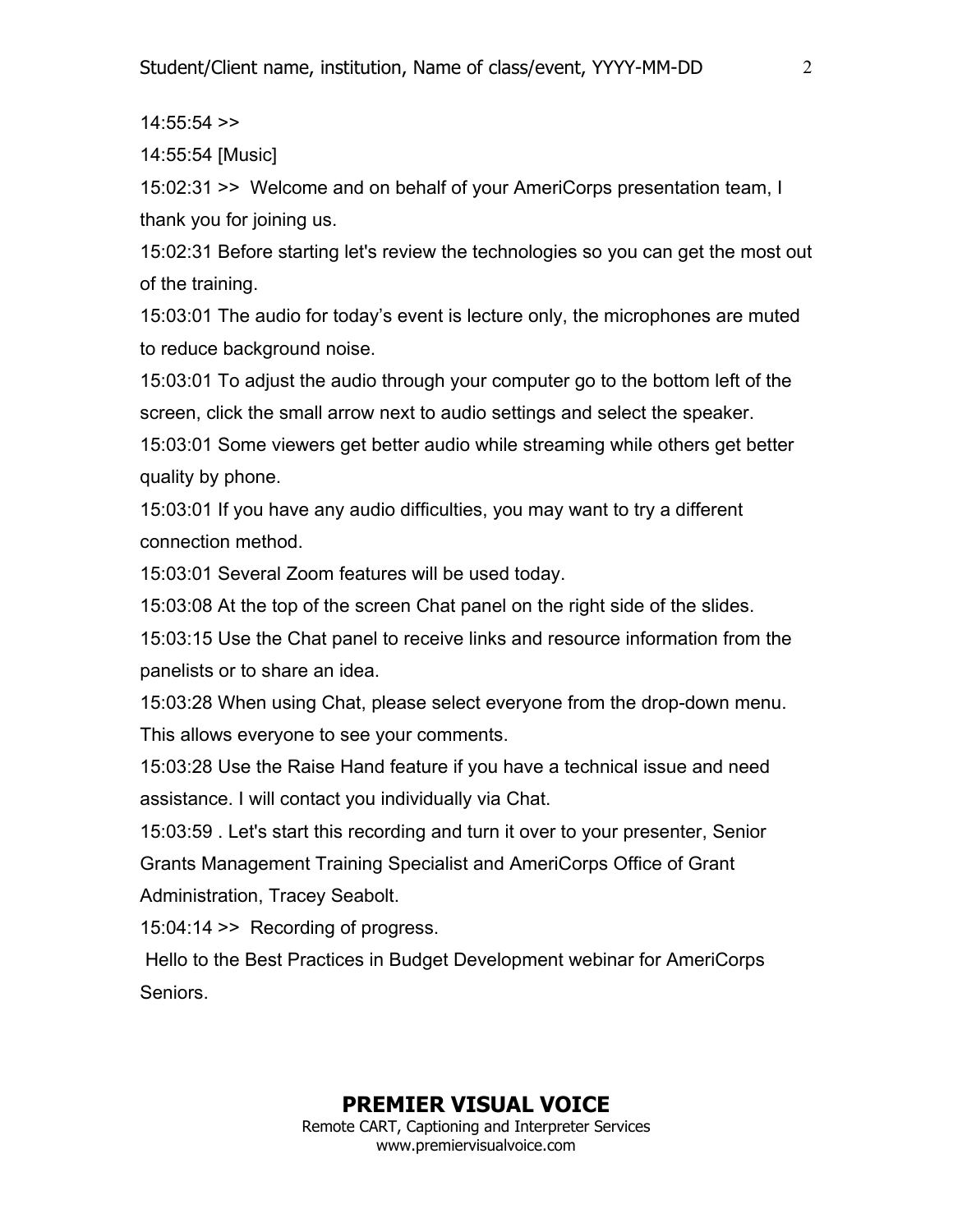15:04:35 My goal for today's session is to help you, the AmeriCorps Seniors program applicants acquire the knowledge and skills needed to understand the function of and to develop an effective RSVP, Foster Grandparent.

15:04:48 Senior Companion, or Senior Demonstration Program budget and budget narrative. Your submission of a complete budget will help to demonstrate that you have the physical capacity to manage an AmeriCorps Seniors program. 15:04:59 During the session, I will review the budget components, which include both AmeriCorps resources and the applicant's matching resources.

15:05:19 I do want to point out that the AmeriCorps Seniors budget programs are all very similar, with slight differences between the stipend program budgets, that includes the Foster Grandparent.

15:05:24 Senior grandparent and some Senior Demonstration Program, and the non-stipend program budgets, which include some Senior Demonstration Programs and all RSVP programs.

15:05:39 I will reference those differences throughout the session, when applicable.

15:05:55 At the end of this webinar, you should understand how we determine if costs are allowable, reasonable, necessary, and allocable as determined by 2 CFR 200, the Office of Management and Budget Aniform administrative Requirements, cost principles, and audit requirements for Federal awards, which we refer to as the Uniform Guidance.

15:06:04 As well as the content of the Notice of Funding Opportunity, which is referred to either the NOFO or Notice.

15:06:14 Using these resources and tips and best practices shared here, you should be prepared to submit a compliant, compelling, and, competitive budget. 15:06:28 Because the budget and budget narrative becomes part of the grant recipients contract with AmeriCorps, we want, and we expect, applicants to present a strong and accurate document.

3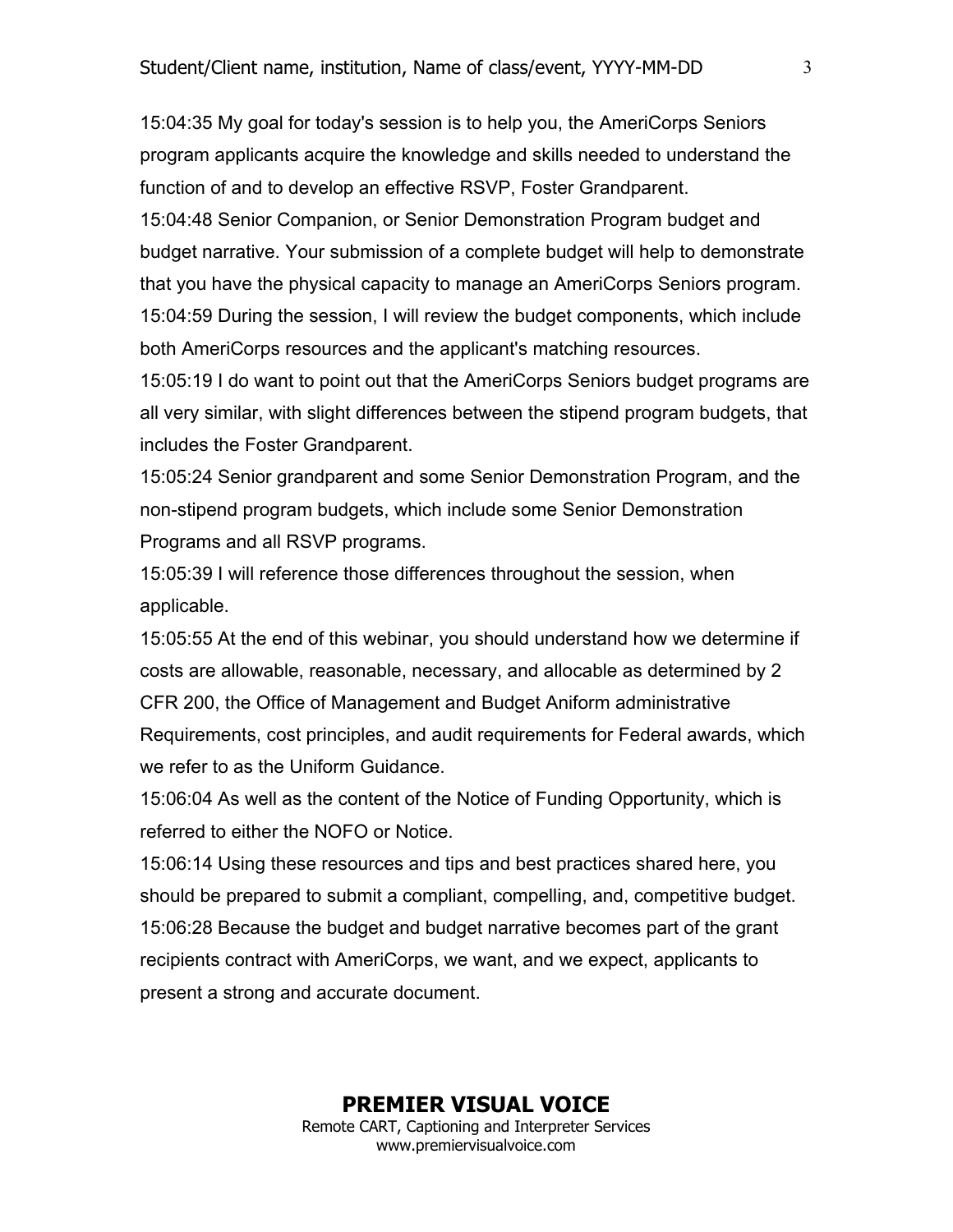15:06:50 The approved budget will not only serve as a financial guide for grantsupported activities, but it also helps to ensure the terms and conditions of the award.

15:07:00 In addition to helping AmeriCorps monitor grant and financial compliance, it can serve as a tool for both AmeriCorps and award recipients to measure their progress toward the match requirements.

15:07:00 And monitor budgeted expenses to actual expenses, as part of the budget management process.

15:07:14 Before we dive into the details of the budget development, I want to point out that budget development is just one component of an effective budget management process.

15:07:14 Let's take a quick look at the full process.

15:07:29 As you started to work on your AmeriCorps Seniors application, you may have asked yourself, how do I design a strong budget?

15:07:52 Whether you started the process with that question or not, as part of the pre-award project development process, it's likely that your team already determined the needs you wanted to address with RSVP.

15:07:52 Foster Grandparent, Senior Companion or Senior Demonstration program resources.

15:07:52 And that you set up the program or project goals and objectives and you decided on a strategy to accomplish those goals.

15:08:08 To develop the budget, applicants must translate that strategy into dollars to prepare a budget that is aligned with the stated program goals and objectives.

15:08:16 Post award, grantees will continue to manage their budgets effectively by establishing a budget control process, monitoring expenses.

15:08:29 Regularly comparing your budgeted to actual expenses to check for over and under spending and modifying the budget as necessary with approval from AmeriCorps when required.

15:08:33 Today's conversation will focus on the budget preparation process.

## **PREMIER VISUAL VOICE**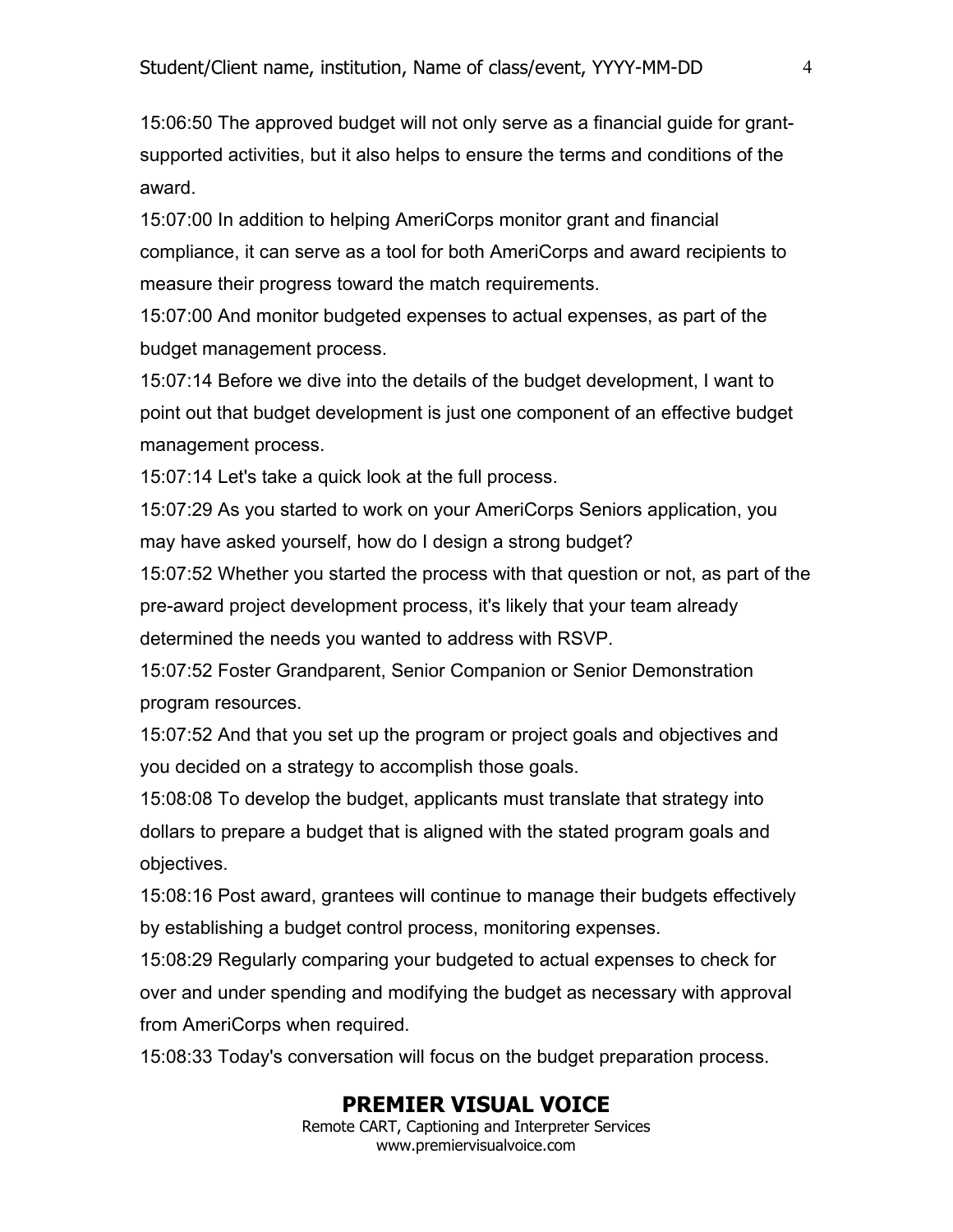15:08:52 Let's talk about an approved budget. It should be realistic. It should reflect the expected program revenues and expenses, and its capacity to carry out program activities.

15:08:52 It should be consistent and aligned with the program's goals and objectives.

15:09:06 The ones we just talked about in the prior slide.

15:09:06 And it should be flexible. A project's financial and operating circumstances often change, and the budget must adapt to those changing circumstances.

15:09:13 For now we will focus on the realistic and consistent features, as they relate to budget design.

15:09:24 A few minutes ago I outlined the steps that your team may have taken as part of the budget development process.

15:09:53 AmeriCorps encourages applicants to approach budget design as a team activity, engaging various departments based on their individual expertise. For instance, Human Resources will have salary, fringe benefits, and criminal history check costs.

15:09:53 The program office may know the cost for training, evaluation, and delivering services to the community.

15:10:03 The accounting office will have historical spending rates for specific costs. The grants office should be able to review for compliance as well as other staff may have additional expertise and can review the budget for clarity.

15:10:19 I do realize if you are part of a small organization, you may not have all of these resources available to you, but that doesn't mean you should undertake budget development in a vacuum without input from others.

15:10:32 Don't be afraid to involve others as required to present the most realistic data in the budget and make sure that your document aligns with your programmatic goals and objectives.

15:10:38 You may also want to have someone outside the budget development team review the budget, to make sure the content is clear and accurate.

## **PREMIER VISUAL VOICE**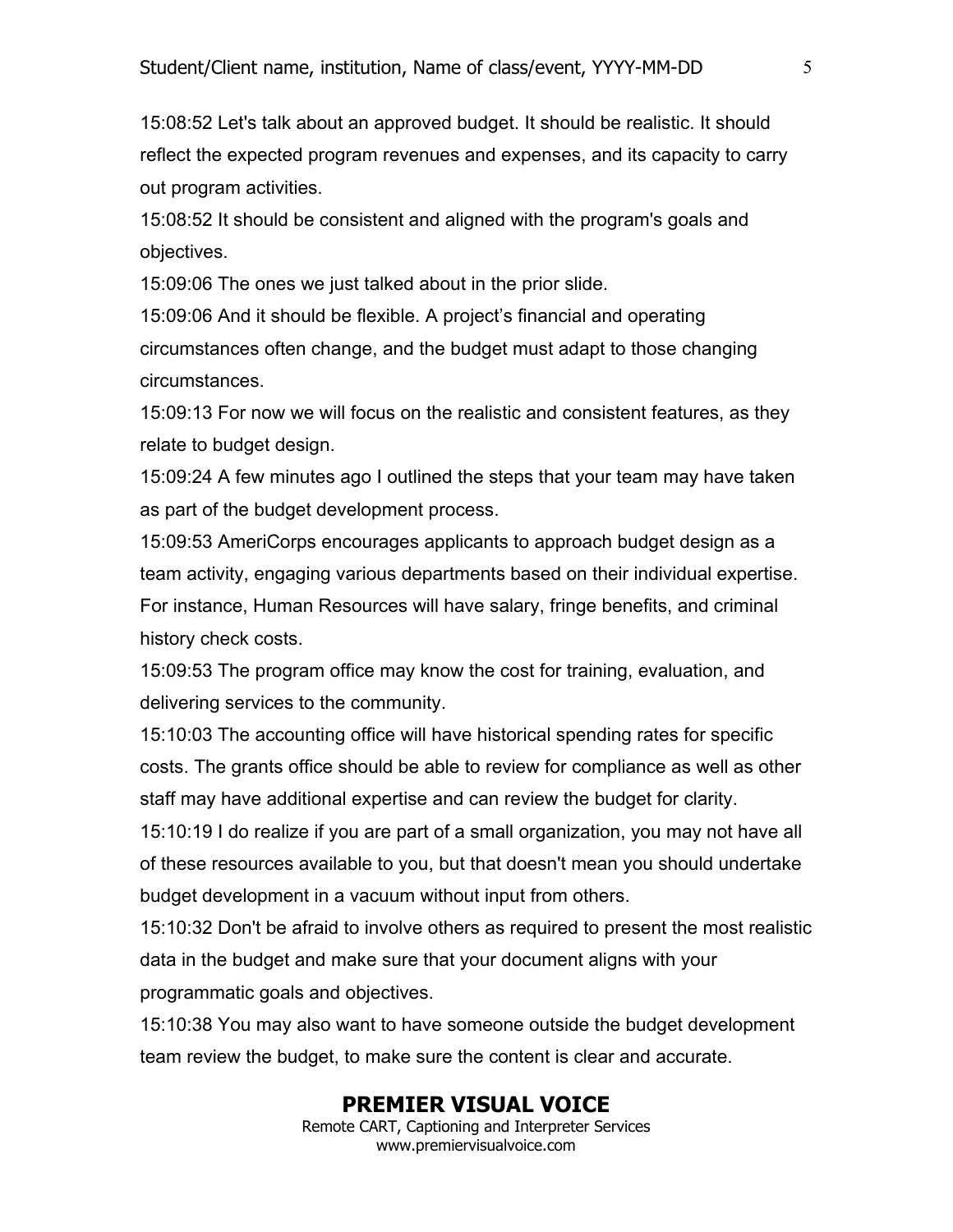15:10:49 AmeriCorps recommends that applicants use historical information when it is possible. As a reminder, your accounting department should have that information.

15:11:35 After obtaining this information, you will adjusted as necessary so the data is timelier and include that information, as appropriate, as part of your budget narrative descriptions.

15:11:35 Your strong budget design provides a framework for effective budget management and it ensures a realistic scope, appropriate detail, a competitive and compelling proposal, compliance, and effective delivery.

15:11:35 That is, it serves as a guide for program implementation.

15:11:37 In order to create a budget that is strong, accurate, and requires minimal clarification, I encourage you to take your time and engage others in data collection and quality review.

15:11:58 As I previously noted, one of the objectives for this session is to provide you with tips and tools for creating a compelling and compliant budget narrative. 15:12:09 The first step is to read and follow the application instructions in the Notice of Funding Opportunity and from now on I will reference that as the NOFO or Notice.

15:12:15 The strongest and most compliant Budget Narratives adhere to the guidelines in these documents and that saves all of us time and effort later.

15:12:33 These documents provide specific details related to budget compliance, including to become familiar with the Uniform Guidance and only include those costs that are allowable, reasonable, necessary, and allocable.

15:12:44 You can find the Uniform Guidance online at ecfr.federalregister.gov and you will search under Title 2 Grants and Agreements.

15:13:01 After you and your team estimate the financial resources you need to achieve the stated program goals, you will then organize them into the narrative budget categories.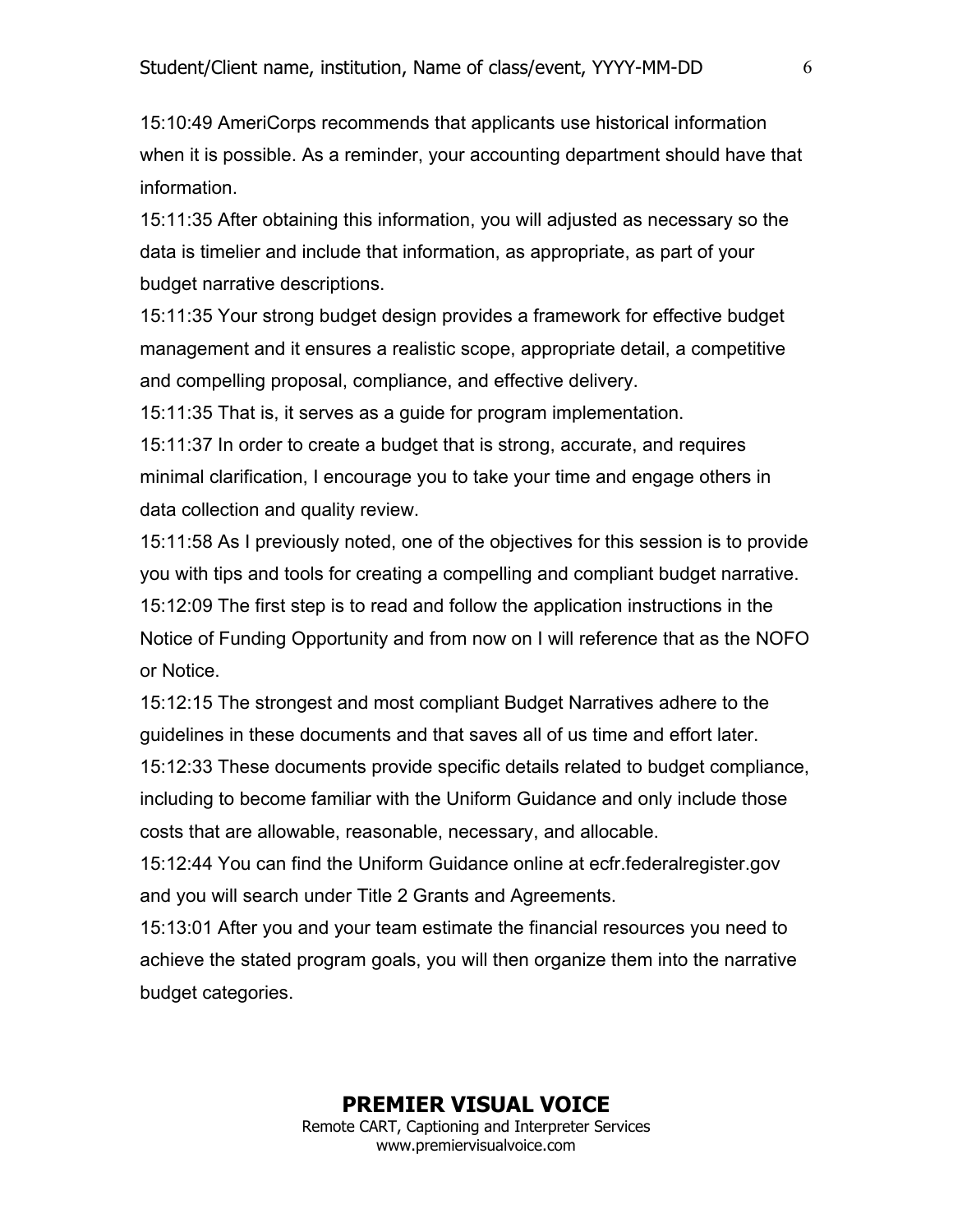15:13:10 Again, following the guidance in the NOFO and application instructions. As you develop the budget narrative, remember to provide adequate descriptions and clear calculations.

15:13:20 eGrants will automatically populate a budget summary and a budget narrative report that should be able to serve as a stand-alone document.

15:13:32 Without a need to reference the application narrative for explanation. That is where that suggestion to have someone outside your budget review team review the document to check for holes and inaccuracies.

15:13:46 That comes in handy. The Uniform Guidance also specifies costs unallowable, such as lobbying, entertainment, and alcoholic beverages.

15:13:59 AmeriCorps strongly encourages applicants to review the Uniform Guidance to avoid including unallowable costs in your proposed budget. 15:14:12 Other unallowable costs include those that are not necessary to meet

the program objectives. For example, budgeting a new laptop for each of your organizations eight staff members.

15:14:34 When only two staff are included in the budget, is not allowable and could be a waste, fraud, or abuse. Another example is budgeting \$5000 for a topof-the-line desktop computer with all kinds of fancy accessories for an employee who will primarily use a word processing program and email.

15:14:36 These are costs that would be considered unreasonable from a prudent person perspective or have no logic basis for inclusion in the budget.

15:14:53 I'm going to go into specifics for just a few minutes and speak to the minimum match requirements for AmeriCorps seniors stipended programs.

15:15:04 The Foster Grandparent or FGB, Senior Companion, SCP, and some Senior Demonstration Program's also referenced as SDP.

15:15:09 And I'll address the match requirements for the non-stipended program in just a moment.

15:15:26 The minimum match requirements for the SCP is 10% of the total project costs. Again, some SDP programs also may have a 10% match requirement.

## **PREMIER VISUAL VOICE**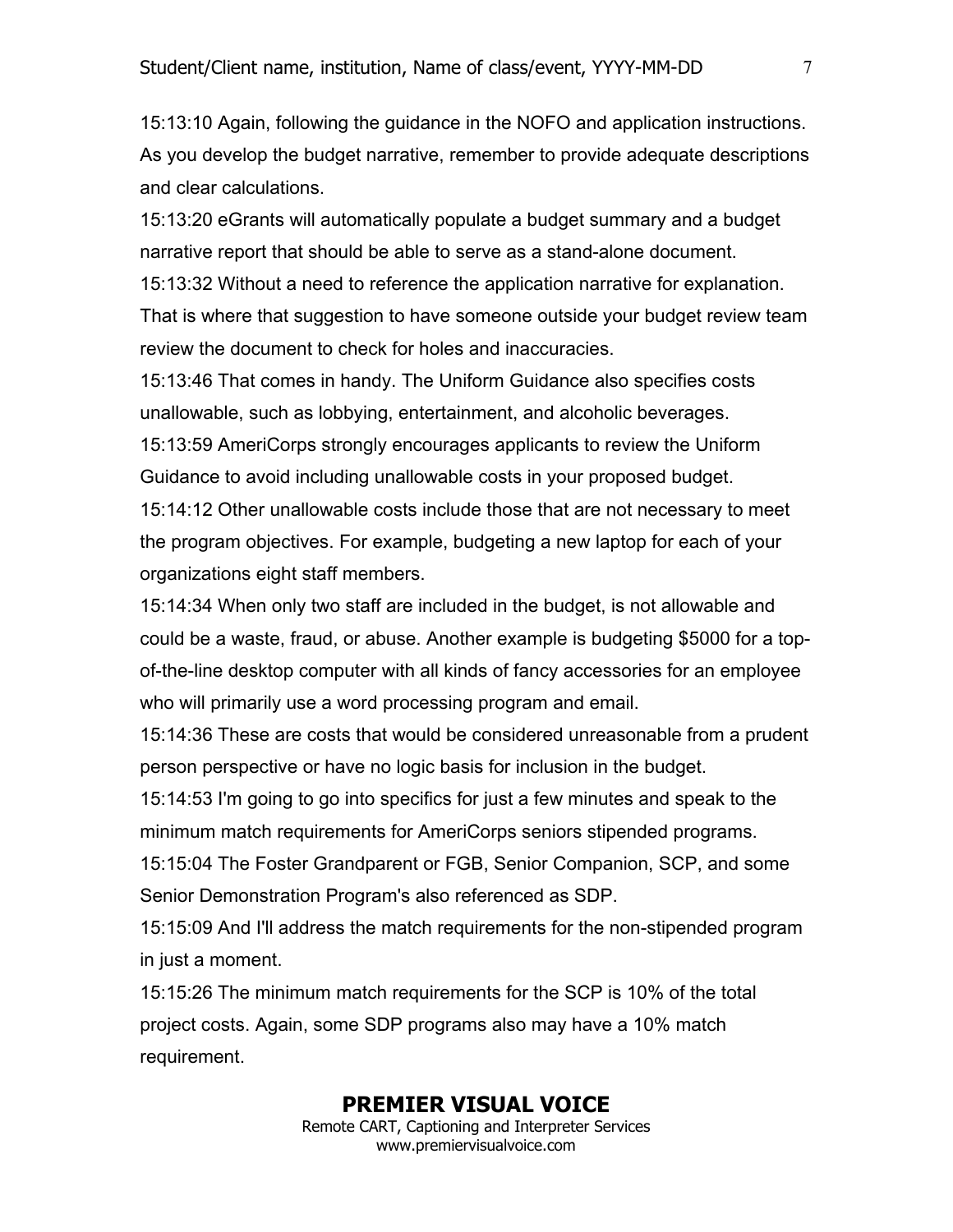15:15:32 If you're applying for Senior Demonstration Program, I recommend that you check the Notice to determine the match requirement before you submit your application.

15:15:48 This graphic shows what the budgeted 10% Grantee Share would look like for a grant with the total program budget of \$100,000. In this example, the Grantee Share of \$10,000 meets that 10% requirement.

15:16:05 It's important to remember that if a cost is unallowable as part of the AmeriCorps share, it is also unallowable as part of the Grantee Share or your required match.

15:16:13 Additionally, cash and in-kind contributions are acceptable as match when they are necessary and reasonable for proper and efficient accomplishment of project or program objectives.

15:16:23 When they are allowable under the Uniform Guidance, the NOFO and the application instructions.

15:16:23 When they are included in the approved budget and allocable under program guidelines.

15:16:35 When they are compliant with the terms and conditions of the award in Uniform Guidance, and when they are verifiable from the organization's records. 15:16:47 The matching resources must be treated the same as the AmeriCorps share and consistent treatment includes complete and accurate documentation. 15:16:58 A frequently heard phrase in the world of grants management is, if it isn't documented, it didn't happen.

15:16:58 Please make sure to document all of your expenses.

15:17:24 In order to fully demonstrate a plan for non-AmeriCorps support, applicants are required to include the Source of matching Funds in their budget narrative, entering a description of the source, along with the amount.

15:17:24 A cash or in-kind classification, the type of match source, that is state or local government, federal funds, or for private donations.

#### **PREMIER VISUAL VOICE**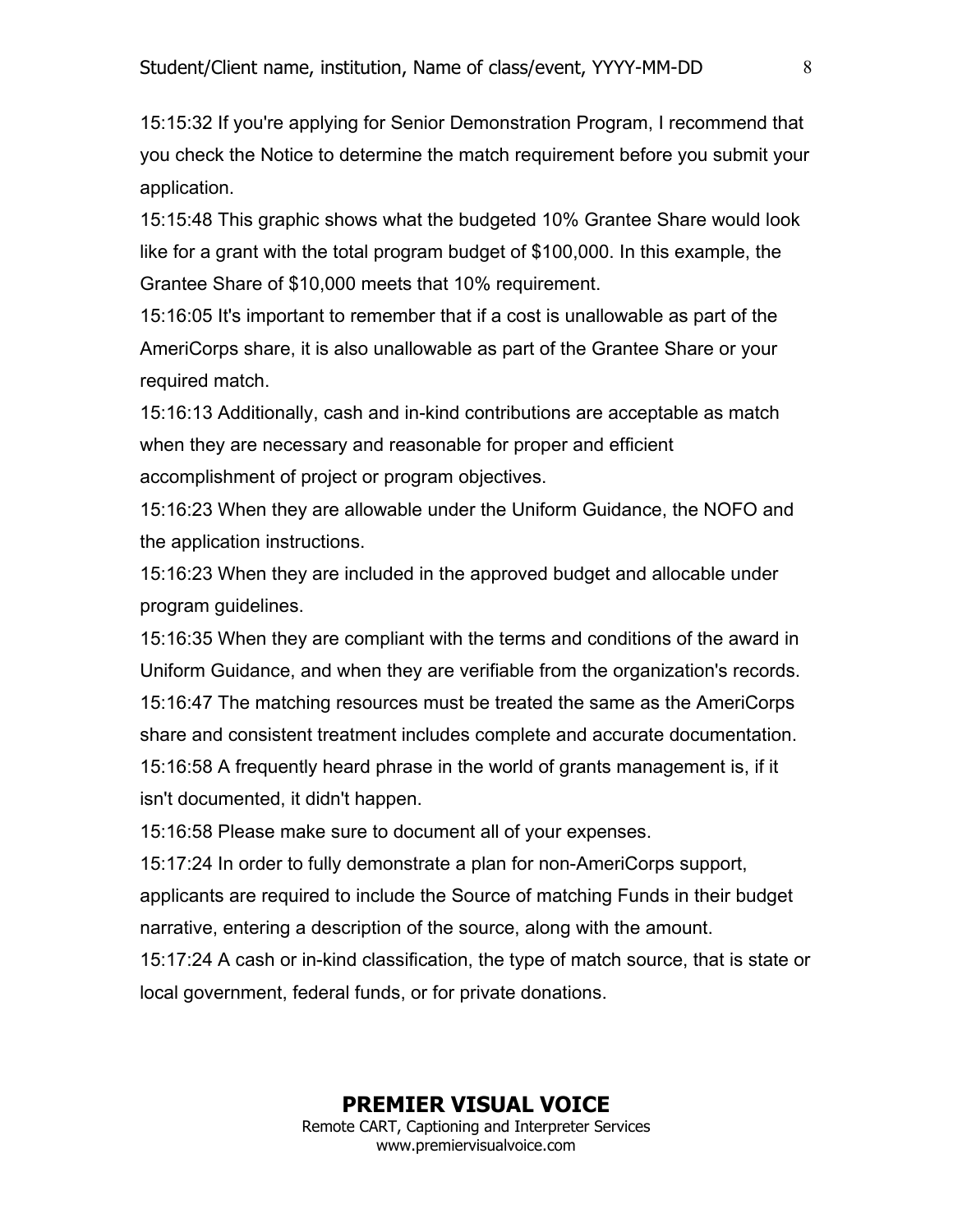15:17:35 And confirmation of whether the sources of match are secured or proposed. You do not need to secure 100% of your match prior to submitting the application.

15:17:46 You may enter anticipated match by noting that it is proposed. Whether secured or proposed, the total in this section must equal the amount of match shown in the budget, exactly.

15:17:55 Let's turn our attention to the non-stipended programs, RSVP program. 15:18:10 The total cost increases over the first three years of program operation to a maximum of 30% of total grant costs.

15:18:28 For instance, if you have that \$100,000 project budget in year 1, the Grantee Share must be \$10,000, in year 2, the minimum Grantee Share is \$20,000, and in year 3 and thereafter, the Grantee Share for that same \$100,000 budget would be at least \$30,000.

15:19:01 As with the nonstipended programs, cash and in-kind contributions are only acceptable or acceptable as match when they are necessary and reasonable to accomplish your program objectives, when they are included in the approved budget and allowable under program guidelines.

15:19:02 The NOFO and the application instructions. When they are compliant with the terms and conditions of the award and when they are verifiable from the organization's documentation.

15:19:13 Like this type and program budget, non-stipended and program applicants must also show the source of these matching resources in the Source of Funds section of the budget.

15:19:22 Also, please note that eGrants rounds the budgeted match amount up to the nearest percentage.

15:19:41 For example, a budget with 29.7% match will appear to match at 30%. For that reason, I always recommend that applicants calculate the percentage of match outside of eGrants to ensure that you are meeting or exceeding the required percentage.

# **PREMIER VISUAL VOICE**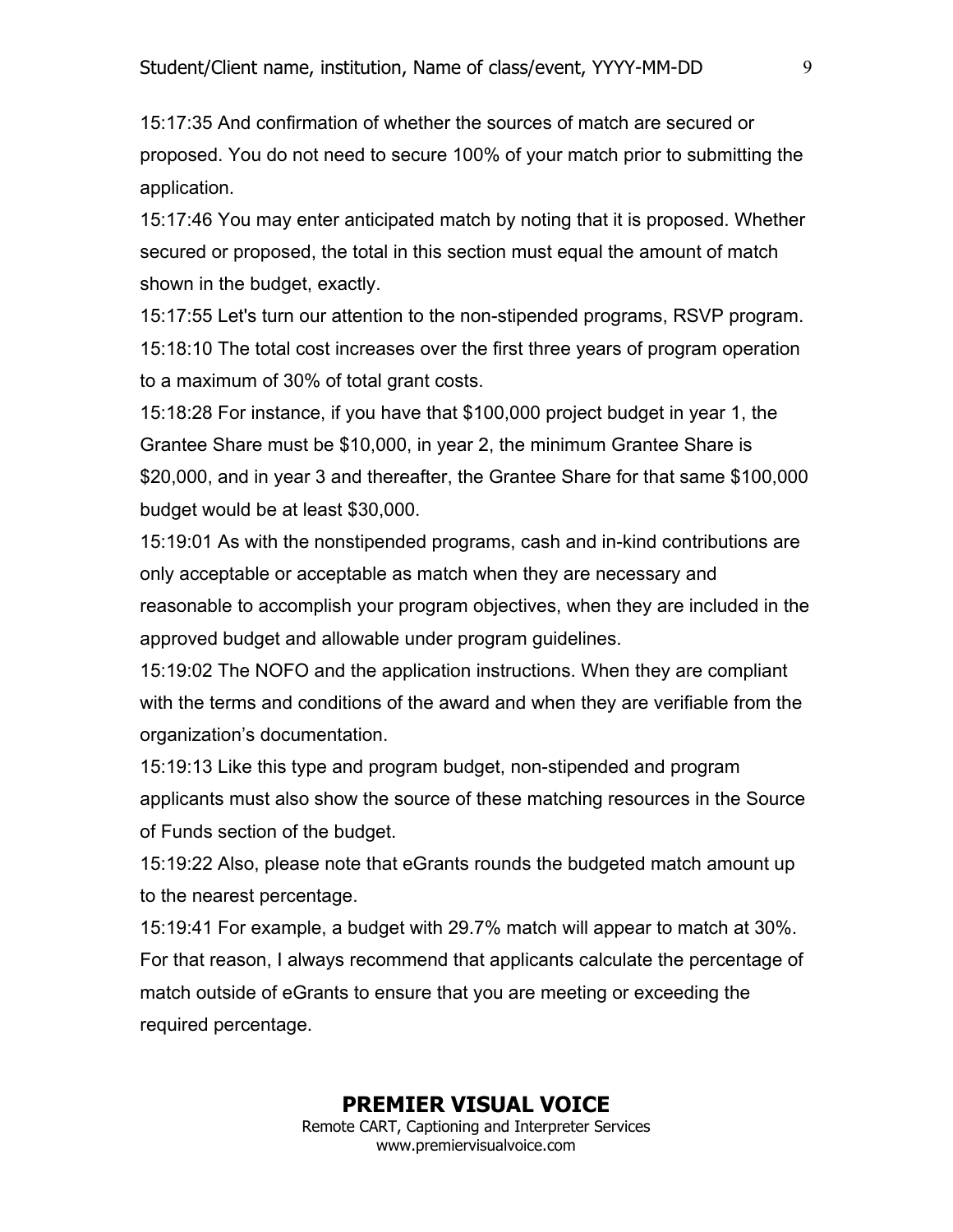15:20:01 Be aware that some Senior Demonstration Program applications may be required to provide these increasing match levels. Again remember to check the NOFO and that will include the specific match requirements for the Senior Demonstration Program you are applying to receive.

15:20:14 As you enter data in your budget, you will notice that the structure includes both the AmeriCorps and the Grantee Share of project costs.

15:20:21 And the AmeriCorps share is identified in eGrants as the CNCS Share. Additionally, the budget is divided in two different sections.

15:20:36 Section 1 is for Volunteer Support Expenses, which include both direct and indirect cost categories. The direct costs in this section include grant-related program operating costs.

15:21:07 Specific line items may include those shown on the slide. This section may also include general or centralized organizational expenses, spread across the entire organization, as indirect costs.

15:21:07 Section 2 of the budget is for volunteer expenses. As the section heading states, this includes all reimbursable expenses incurred for volunteers during the course of grant related activities, rather than the program operations. 15:21:28 The stipend and program budget includes a specific category for stipends and both the stipended and non-stipended and budgets included a category for Other Volunteer Costs, including those shown on the slide. 15:21:37 As you, the AmeriCorps Seniors applicant, develop your budget management systems and specifically the budget control process, you'll want to establish clear policies and procedures for tracking and documenting these expenses.

15:21:58 I will now review the specific AmeriCorps Seniors budget categories. As you enter your budget details in each of these categories, be sure to follow any specific requirements outlined in the related AmeriCorps Seniors NOFO and application instructions.

15:22:03 I'll begin this review with section 1, the Volunteer Support Expenses.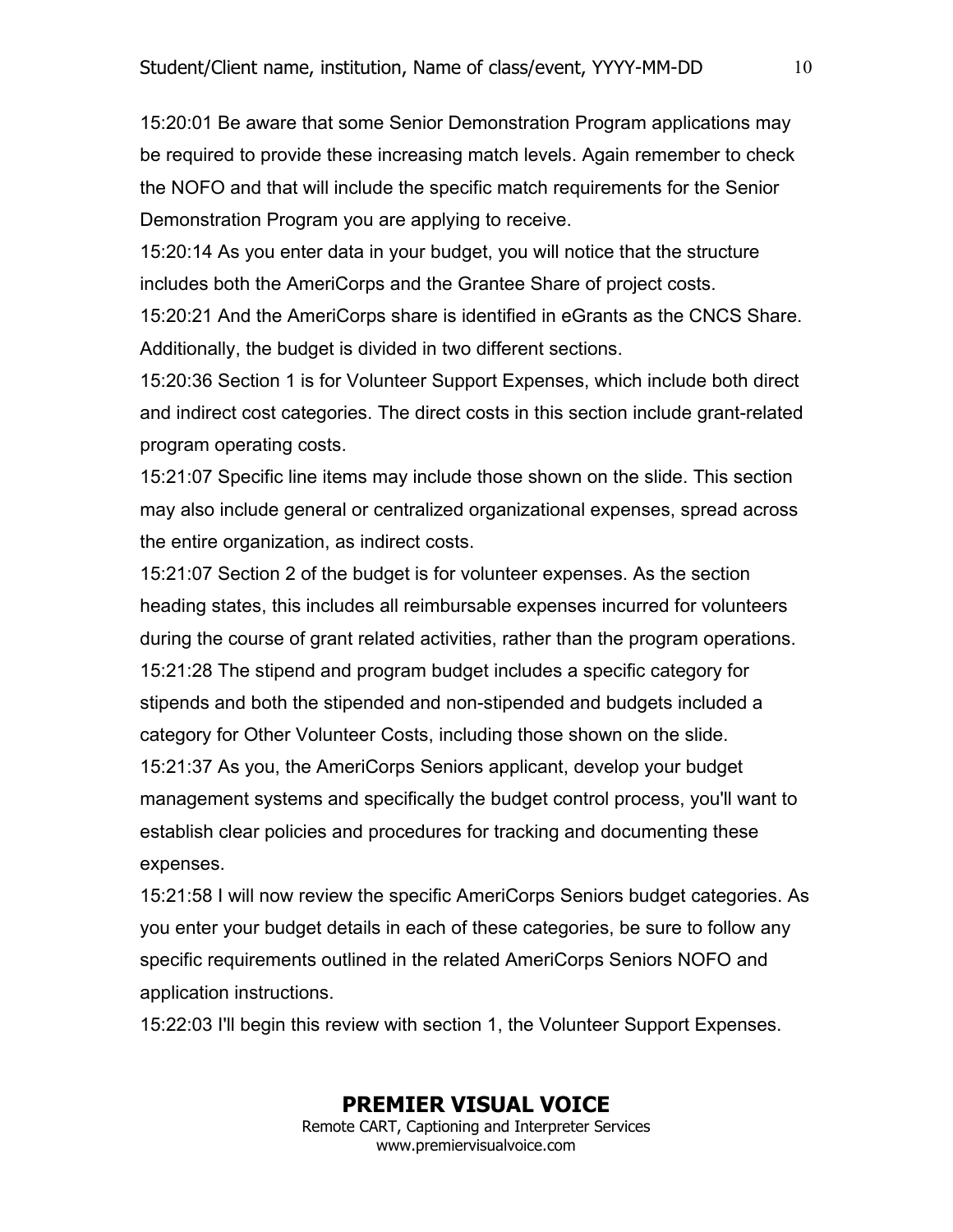15:22:34 In category 1.A., we have our project personnel expenses. Here you will individually list each staff position supported by the grant and provide the annual salary and level of effort as a percentage of the full-time equivalent, or FTE. 15:22:51 Devoted to this award or if calculated on an hourly basis, you will include the hourly rate and the number of hours per week. Please remember to only include positions supported by the application narrative.

15:22:51 And make sure not to include the value of direct community service performed by volunteers, unless it is for organizational functions such as accounting, auditing, or training.

15:23:16 In addition, if you have multiple AmeriCorps grants, it's a good idea to confirm that you are not over budgeting, that is, including more than 100% of staff time on your budgets.

15:23:22 You can do this by including a statement in each line or by adding a zero-dollar line item that states, the percentage of time allocated to budgeted staff does not exceed 100% across all AmeriCorps grants, or something to that effect.

15:23:44 The next category is Personnel Fringe Benefits. Here you identify the type of fringe benefit and the cost for each staff. The budget includes pre-existing FICA, Health and Life Insurance, and retirement line items that you can edit. 15:23:52 You will add additional lines such as state unemployment insurance and Worker's Compensation, as appropriate.

15:24:05 Please make sure that your fringe benefit costs should align with salary lines. It should only include staff included in the personnel expenses category and that should be calculated in alignment with the Category I.A. calculations. 15:24:13 If the benefit amount is more than 30% of the salary costs, you must justify the cost by listing the benefits separately.

15:24:29 In other words, rather than enter fringe benefits at 41.65% of total salaries, you will break it out with something like, health insurance at 24%, retirement at 10%, and FICA at 7.65%.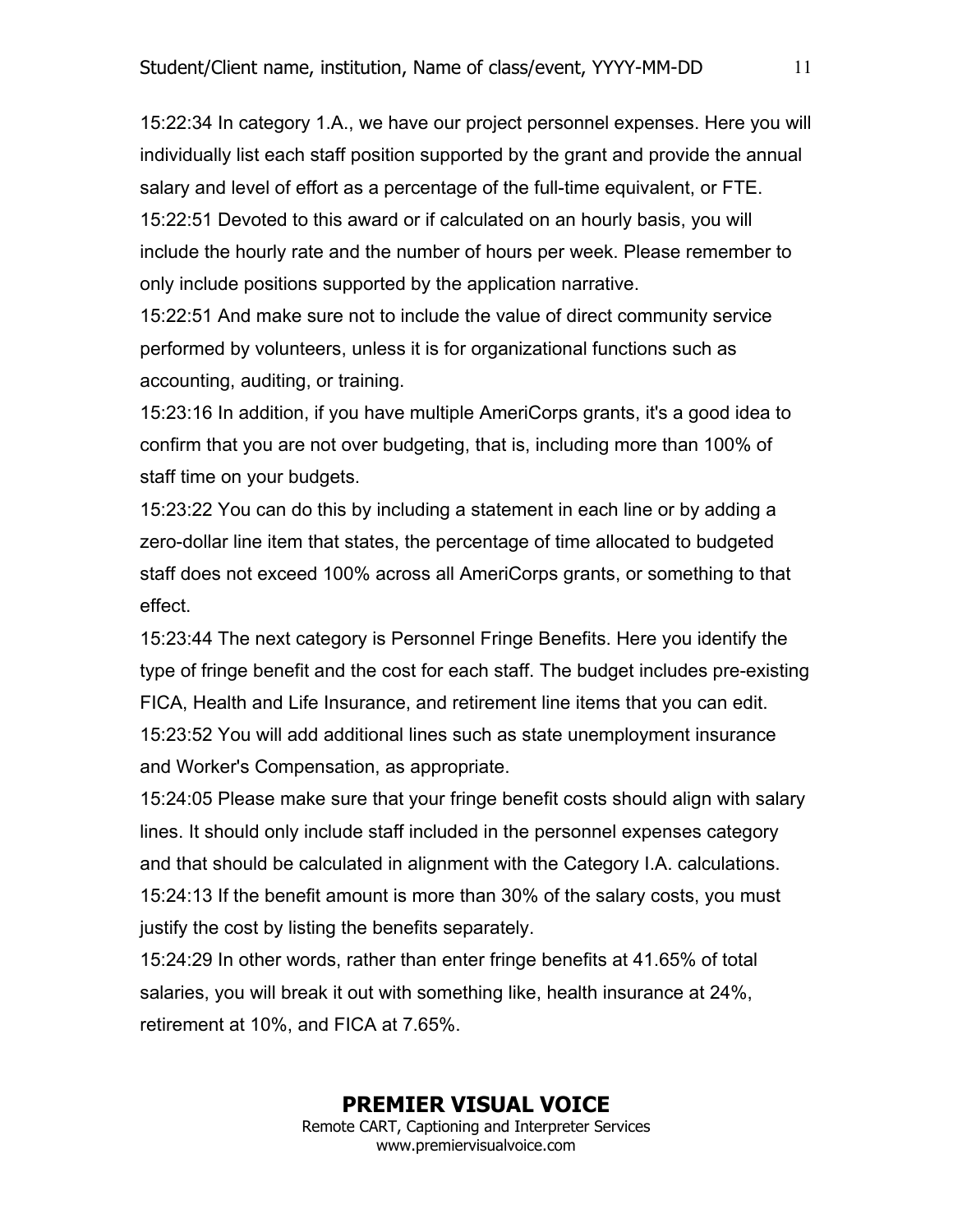15:24:54 The travel category is divided into local travel that is travel within the project service area, as shown in item 12 of the 424 face sheet.

15:24:54 And long distance travel, that travel which occurs outside the service area.

15:25:14 In both categories, you should include the purpose of the travel and the type of travel costs. Whether it's ground transportation or other costs.

15:25:14 And you will also include the number of trips and number of staff traveling.

15:25:14 Please make sure this calculation is clear and simple to follow.

15:25:21 You should only include travel costs for staff that is listed in budget Category I.A. and directly support the grant activities described in your application.

15:25:35 Be aware that you may budget mileage at a rate higher than the federal reimbursement rate, if that follows your organization's policy and is justified in the budget narrative.

15:25:44 I will address categories D and E, that is equipment and supplies together.

15:26:04 AmeriCorps defines equipment as tangible, nonexpendable personal property having a useful life of more than one year and an acquisition cost of \$5000 or more per unit.

15:26:16 Regardless of how your organization defines equipment, it's a proposed if the proposed expense does not meet this criteria -- you must show the equipment cost and number of units with purpose of equipment.

15:26:24 Likewise, you must show the type of supplies in Category E and their respective costs and individually list any single item up to \$1000 or more.

15:26:48 In category F, our Contractual/Consultant Services section, that will include all contractual and consultant services.

15:26:53 Itemize each contract or consultant and provide a brief justification of the need. You can convey that the costs are reasonable and necessary by including a daily or hourly rate or annual contract fee and the justification.

## **PREMIER VISUAL VOICE**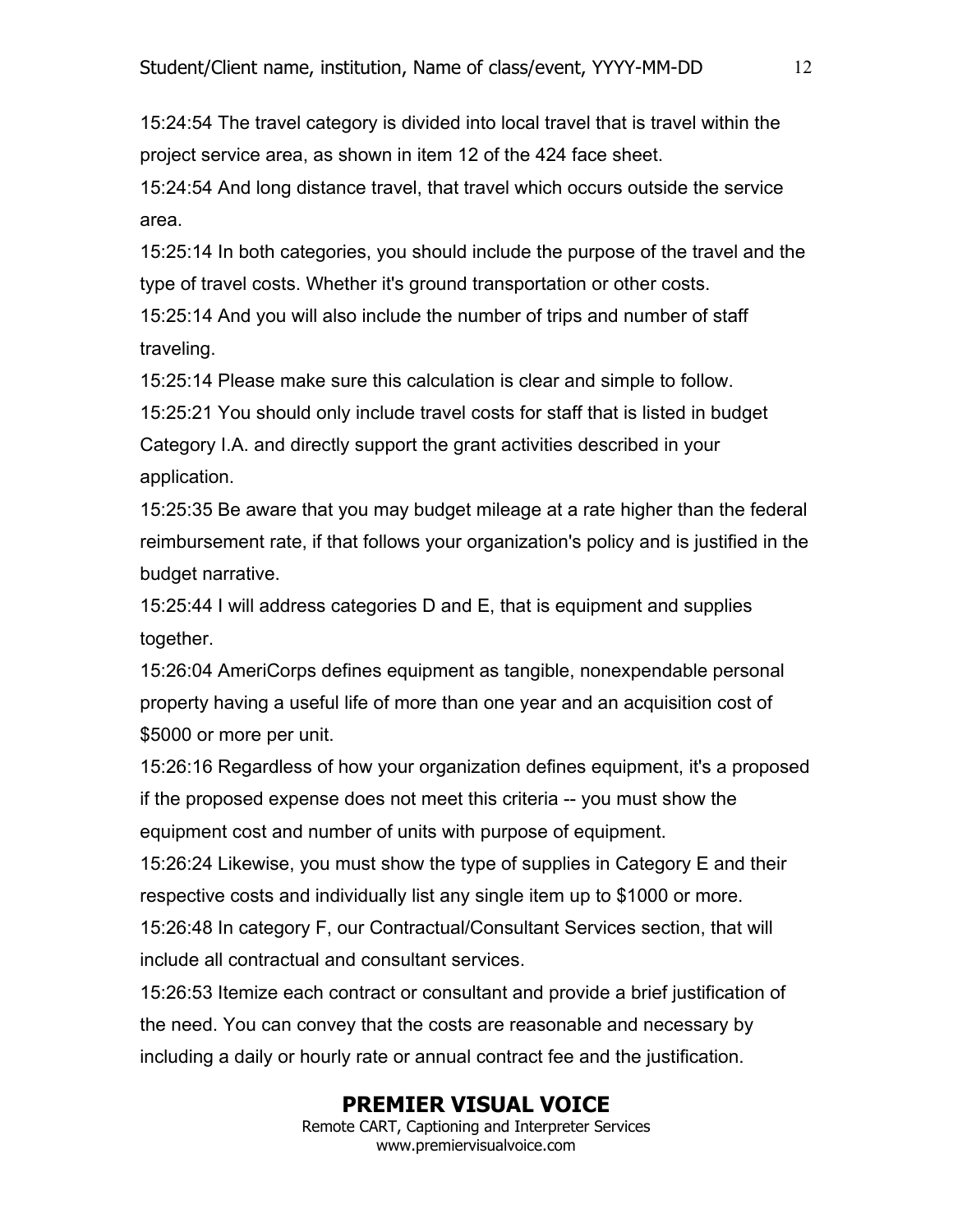15:27:02 This category should include any service documented by a contract, such as equipment maintenance, accounting services, and training consultants. 15:27:21 The other volunteer support , section is kind of a catch all category for those project expenses that don't fit into the other categories.

15:27:29 In this category, you must include National Service criminal history checks for employees or other individuals who receive a salary or similar payment from the grant.

15:27:54 This is a pre-existing line item that you will edit as appropriate. If you do not include costs for these checks, please make sure to explain how the costs are covered or that the checks are already completed for the applicable individual.

15:28:05 This category may also include line items to cover the cost for training, evaluation services, recruitment expenses, and other expenses that don't fit into categories A-F.

15:28:26 In addition to these direct costs, Section 1 includes a category for Indirect Costs. Those are general or centralized costs that support the project, they do not include specific project costs.

15:28:26 That may be included in an organization's indirect cost rate agreement, if one exists, or that can be calculated using a di Minimis rate.

15:28:27 Let's take a few minutes to look at those calculations.

15:28:34 There are two methods for calculating the Indirect Costs.

15:28:41 If an applicant has a federally approved indirect cost rate, they must use this method.

15:28:47 And the approved rate agreement constitutes documentation of the Indirect Costs.

15:29:02 eGrants will direct you to specify the rate type, whether provisional or predetermined, fixed or final and to supply the rates and basis on which the rate is calculated.

15:29:11 That may be salaries and benefits, or it could be all direct costs, including volunteer expenses or some other basis.

## **PREMIER VISUAL VOICE**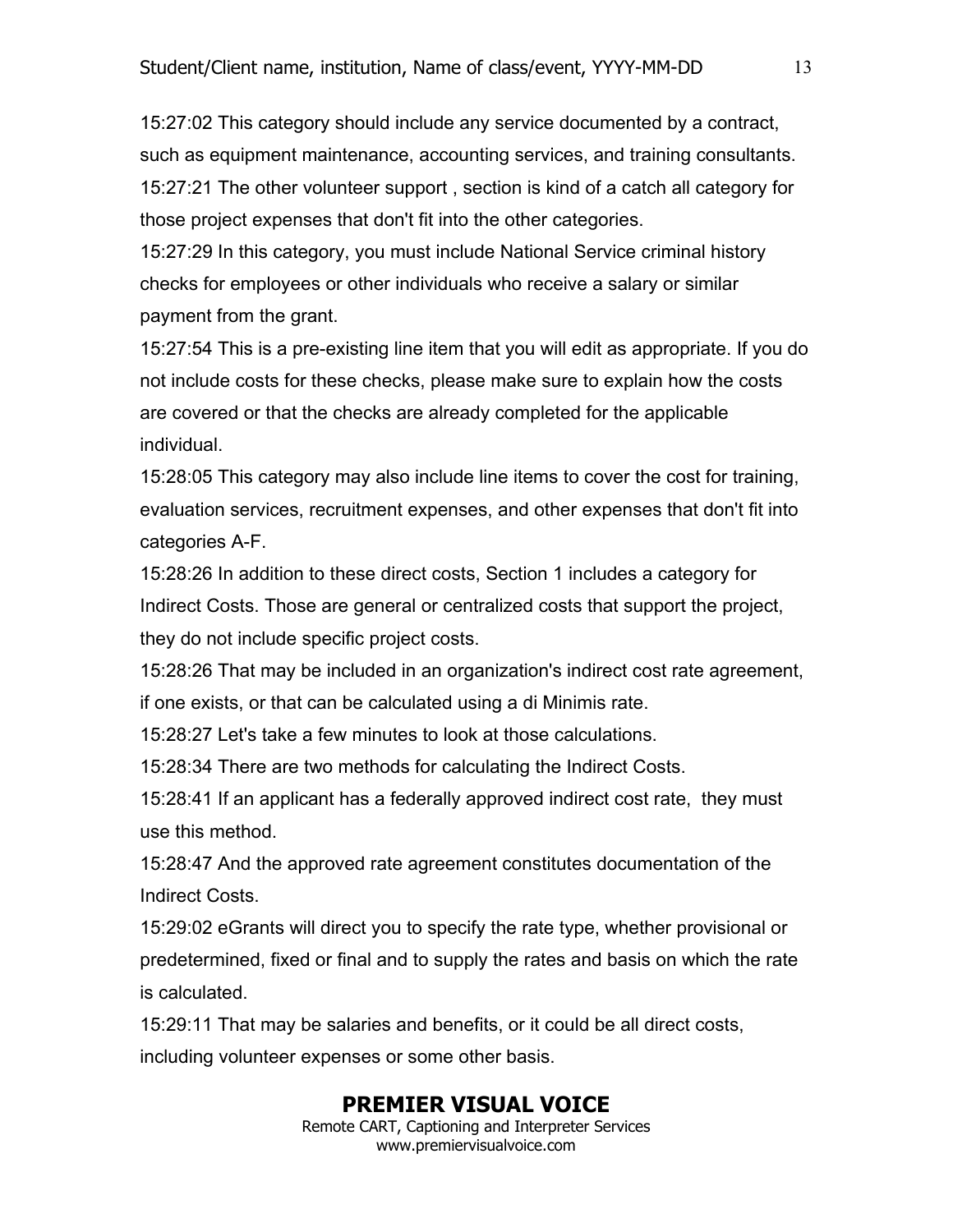15:29:25 If you are budgeting for less than the maximum allowed, you should note the percentage claimed in the description.

15:29:39 Applicants must also enter the details of their approved negotiated indirect cost for agreement in eGrants, using the guidance and application instructions.

15:29:40 Please make sure that the budgeted rate matches the rate details that you entered in eGrants.

15:29:59 Alternatively, applicants that do not have a federally approved indirect cost rate may use a di Minimis rate of 10% of modified total direct costs. 15:29:59 It is important to note that if that the di Minims option is elected, the organization must use it consistently across all the organization's federal awards. 15:30:12 As an alternative to using either of these methods, applicants may charge these costs as direct costs, providing that they meet the allowability standards outlined in the Uniform Guidance.

15:30:28 Let's move to section 2, which focuses on the volunteer expenses. 15:30:44 As I previously mentioned, stipended program budgets include two budget categories, while the non-stipended program budgets include just a single category for Other Volunteer Costs.

15:30:44 We will start a review with the stipendeds program Category 2.A., that only includes lines for the volunteer stipends.

15:30:52 eGrants pre-populates the annual stipend calculation based on the current rate, which is specified in the NOFO.

15:31:04 And then applicants only need to enter the number of volunteers and the stipend totals for both the AmeriCorps and the Grantee Share, and the total amount of the line items.

15:31:34 This budget section for all AmeriCorps Seniors programs includes a category for Other Volunteer Costs, which appears as category 2.B. for stipended programs and 2. A. non-stipended program budgets.

# **PREMIER VISUAL VOICE**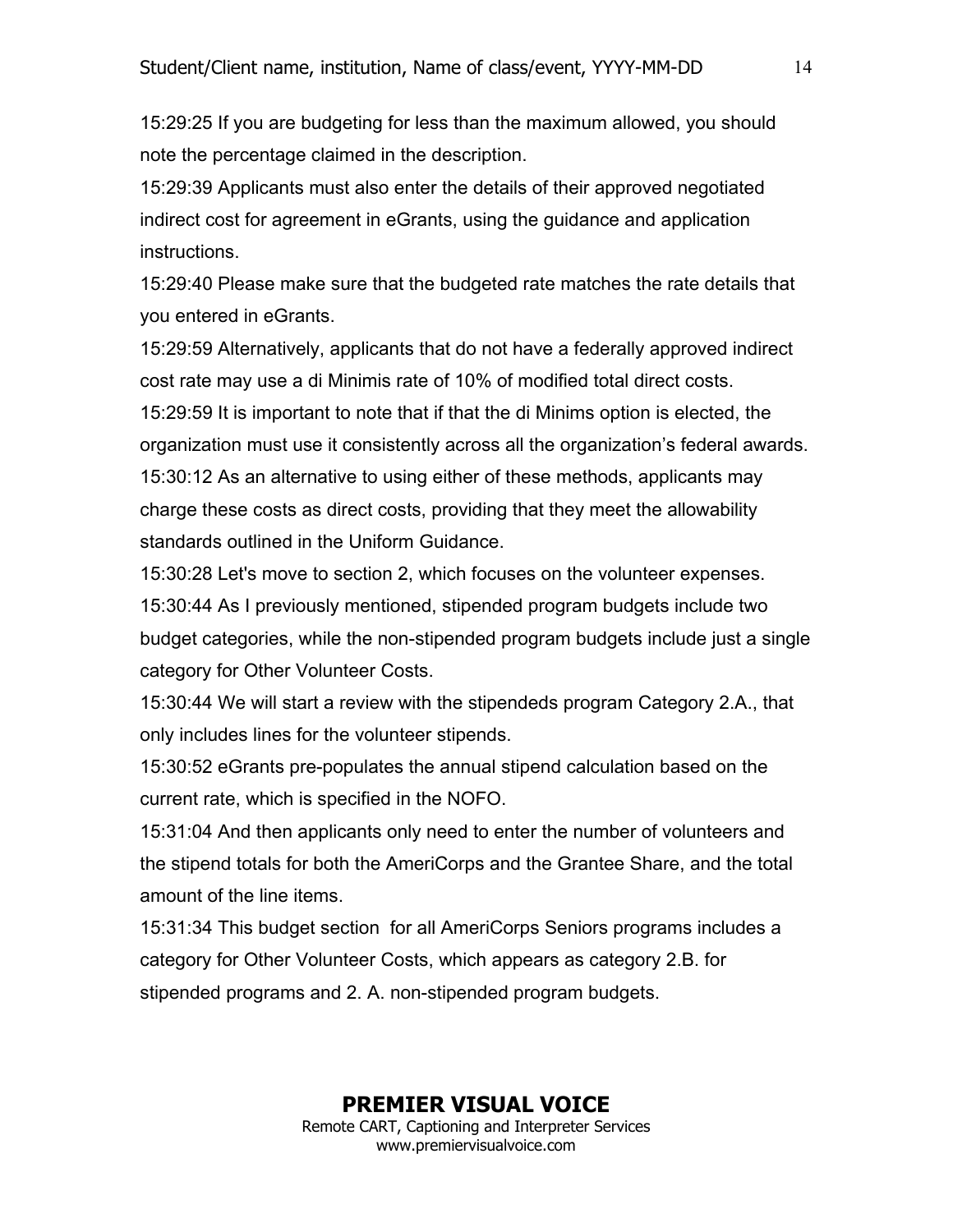15:31:34 In all cases, this category is pre-populated with lines for meals, uniforms, insurance, recognition, travel, and for stipended program budgets, physical examinations.

15:31:51 And you will enter the associated costs to justify the expense in the same way that you did in Section 1, including details such as the number of individuals covered, the cost per item, and a mileage rate.

15:31:56 Please remember that insurance for volunteers on assignment is a required line item, the details of which are outlined in the regulations.

15:32:09 While performing assignments, such as their transportation and supplies.

15:32:14 As long as the costs are outlined in the memorandum of outstanding negotiated with the volunteer station where the volunteer is serving.

15:32:39 The last section of the budget narrative is the Source of Funds section. In it, you won't list budget sections or line item cost, rather you will enter the source of these resources that are covering the specific line item expenses in the Grantee Share of the budget.

15:32:47 As I said, the Source of Funds section provides details for any Grantee Share for cash or in-kind resources included in the budget.

15:32:57 Applicants will enter these details from the budget section 1 and 2 headings and click the link to enter the Source of matching Funds, as shown here.

15:33:24 Once you click that link, a new screen will open for you to enter the source. Please be aware that there is a source of funds category for Section 1 and for section 2. You will use either or both, depending on where you budgeted resources as part of the Grantee Share.

15:33:33 Once you open the window for the Source of matching Funds, you'll enter each source of matching resources separately, including a brief description of the match.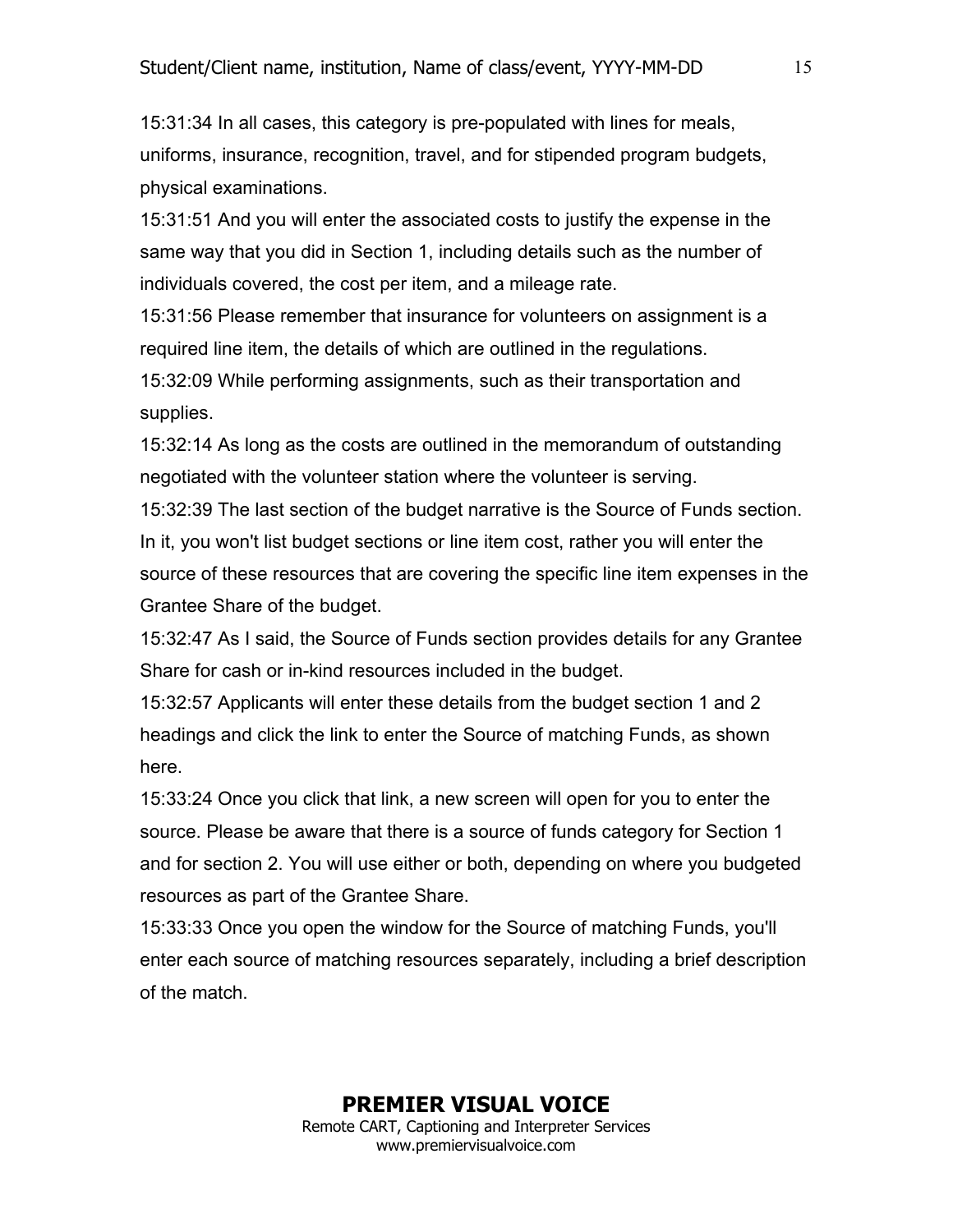15:33:38 Whether it is secured or proposed, the dollar amount of the resources, the match classification, whether cash or in-kind resources, and the source type such as private or state and local government.

15:33:52 I caution you to update this section as well as the indirect costs section, after making any budget revisions, so these two sections reflect all changes. 15:34:15 As I mentioned before, the source of funds must total the total amount of resources in the Grantee Share of the budget.

15:34:24 Exactly. When complete, the Source of Funds section might include content similar to this example. Note that this only includes the source of the match, not the specific budget sections or line items covered by those matching resources.

15:34:53 And it provides the required details, noting whether the resources are secured or proposed, whether they or in-kind donations or cash, and whether they are provided by private or government entity.

15:34:53 As long as we're discussing matching resources, I want to repeat what I stated earlier. If a cost is unallowable as part of the AmeriCorps share, it is also unallowable as part of the Grantee Share or your required match.

15:34:53 Again, if you're not sure if the cause is allowable or not, Uniform Guidance is the best place to find the answer.

15:35:17 This is also a good time to discuss the Excess Funds column that applicants may use to report the amount of Grantee Share resources in excess of the required match.

15:35:27 Applicants are not required to utilize the excess column, but they may do so if they choose. This column may include the cost of activities such as fundraising, which are unallowable on the actual grant budget.

15:35:36 The source of the excess funds should not be included in the Source of Funds section. Nor should the excess funds be included in the base in which you --.

15:35:53 Before we close, I want to offer a few pointers to check and double check your work to eliminate erroneous information.

# **PREMIER VISUAL VOICE**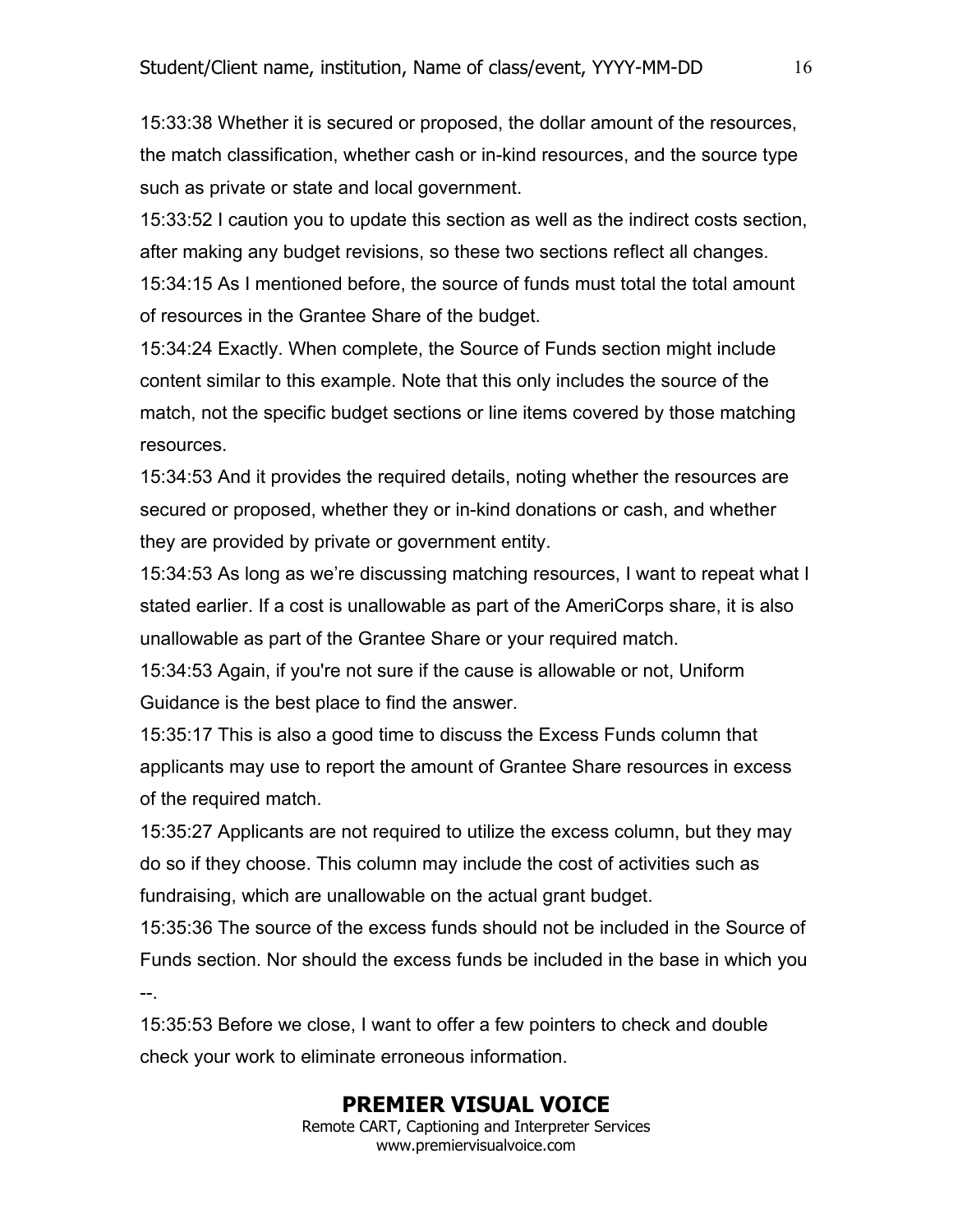15:35:53 The notice and application instructions outline any budget restrictions and regulations, including the minimum match requirements.

15:36:11 Please make sure to follow them. Your budget should include all required costs, such as cost for staff and volunteer National Service Criminal History Checks and transportation, recognition, and insurance costs for volunteers.

15:36:28 Your budget narrative will demonstrate how you are supporting all budgeted match with the Source of Funds section that includes all the required details and equals the total budgeted match exactly.

15:36:28 Even if your budgeted match exceeds the minimum requirement, you must still include the entire match amount in your Source of Funds section. 15:36:49 As much as possible, due to eGrants character limits, the budget narrative should provide details including the purpose and accurate calculation in whole dollars, and exclude unallowable costs.

15:37:08 Both those unallowed in the NOFO or application instruction and those unallowed by the regulations. I often recommend that applicants use those zerodollar line items to enter additional clarifications, if needed.

15:37:08 Please have someone check all of your calculations before you submit. 15:37:22 Finally, and most importantly, you should ensure that you will align your budget narrative to the program goals in the application narrative. Including miscellaneous, contingency, or other undefined budget amounts may adversely impact your application status.

15:37:34 Again, I stress the benefit of an involving your whole team and someone outside of the team in the budget development process.

15:37:34 Having another set of eyes provide a review of the final budget can make an incredible difference.

15:37:51 In addition, before submitting your application, please make sure your organization has an active registration with the System for Award Management. 15:37:53 If you are applying for the first time, I recommend that you apply early, as it may take a while to activate the registration.

## **PREMIER VISUAL VOICE**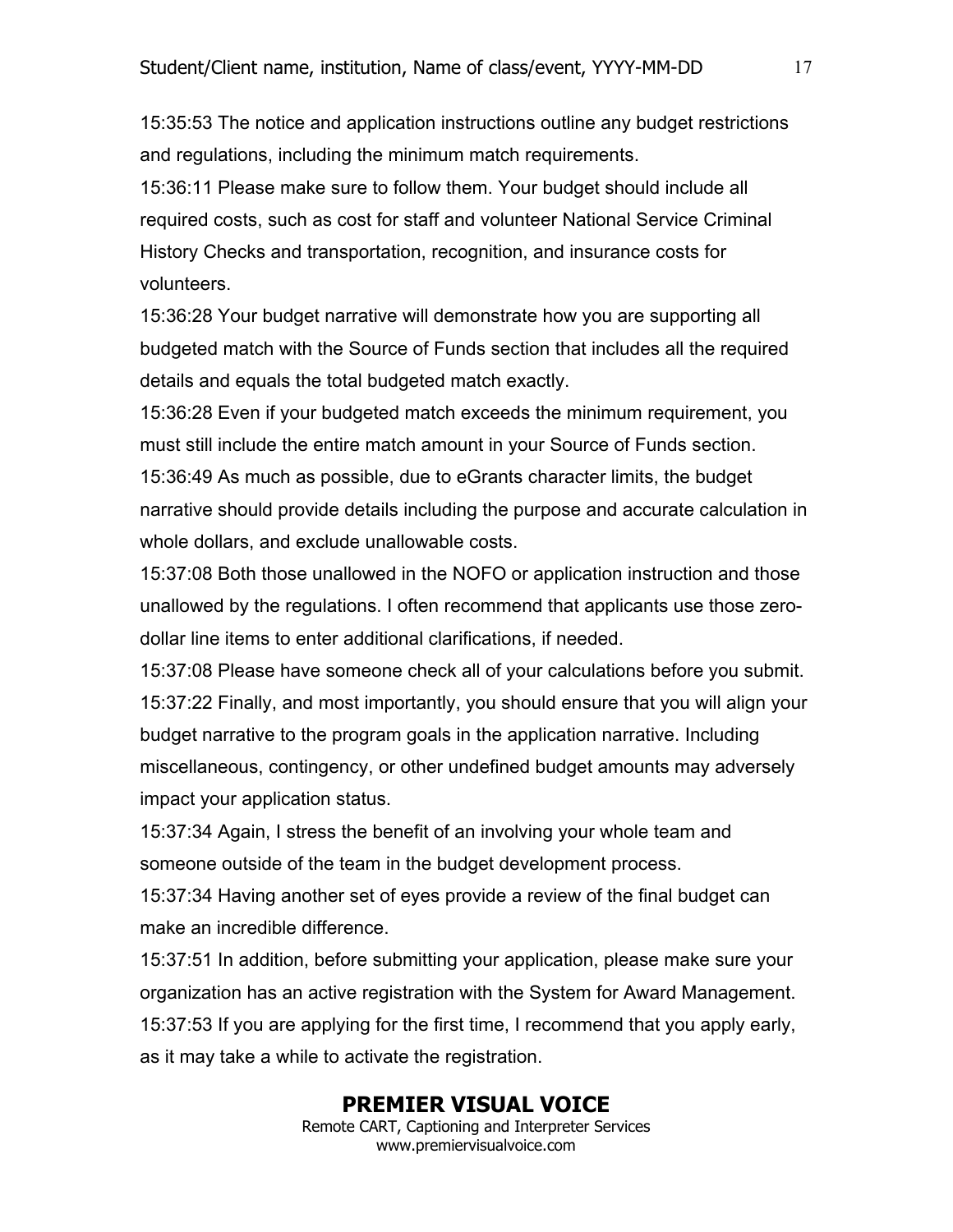15:38:14 Please be aware that SAM is a free service.

15:38:14 Organizations should never pay for SAM registration.

15:38:22 Further, know that applicants must maintain an active SAM registration throughout the application process and if awarded an AmeriCorps Seniors grant, must maintain the active registration throughout the life of the grant.

15:38:43 If you have a SAM registration and it will soon expire, you may want to renew it so you don't have to address that through the clarification or resolution process.

15:38:43 When required by the NOFO, please make sure to submit your organization's Operational and Financial Management Survey, as directed. 15:38:58 And please make sure that your organization's most recent single audit is still on file with the Federal Audit Clearinghouse and your Form 990 is submitted to GuideStar, as applicable.

15:39:04 And finally, if you have one, please make sure to enter your current Federally Negotiated Indirect Cost Rate details in eGrants, using the guidance in the application instructions.

15:39:24 AmeriCorps is aware that on occasion, applications experience challenges with our eGrants system. EGrants automatically performs a limited compliance check to validate the budget and this may result in a warning or error message.

15:39:50 Some of these messages prevent you from submitting your application, so you should be aware of the differences and related actions. For instance, when you receive a warning, you can move forward, but the application or budget may not be compliant with the guidelines.

15:39:50 On the other hand, an error message will not allow you to move forward until you correct that error.

15:40:03 You must resolve all errors before you can submit the application. If you experience a challenge other than a warning or error message, you should contact the AmeriCorps Hotline right away.

## **PREMIER VISUAL VOICE**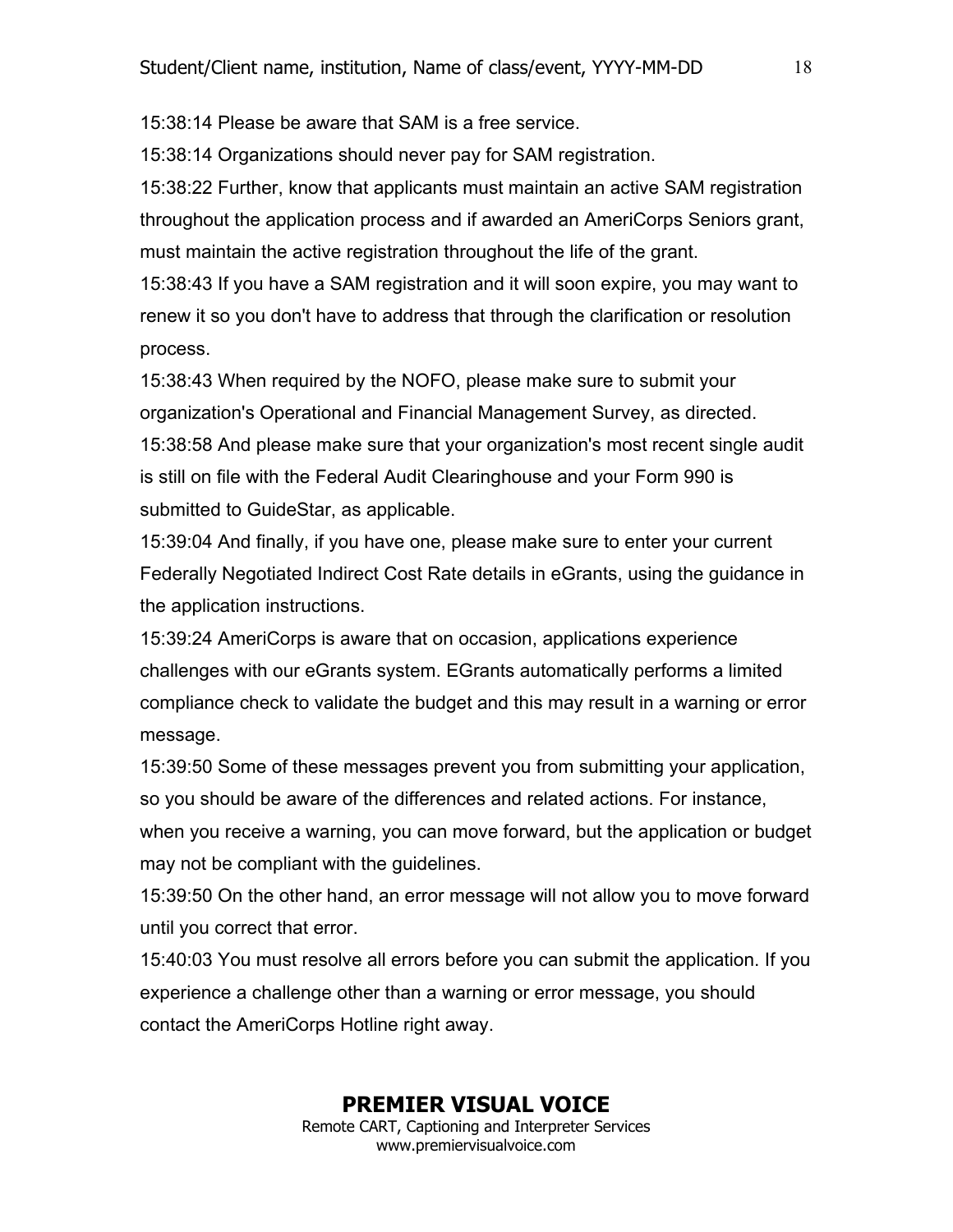15:40:09 The number is 800-942-2677 and a link to the help request form is at the bottom of most eGrant pages.

15:40:40 I want to draw your attention back to these bullets that I shared earlier. I encourage you to keep this checklist nearby as you develop your budget and frequently consult it as a budget development guide and quality assurance checklist.

15:40:40 Many budgets require extensive revisions, in part because applicants do not follow the points outlined here.

15:40:45 You will save yourself a great deal of follow-up effort by checking your proposed budget against this checklist before submitting it to AmeriCorps.

15:41:05 I hope you found this instruction a helpful guide for developing your AmeriCorps Seniors budget and budget narrative. I encourage you to review the content from this presentation several times before submitting your application, as part of your quality assurance process.

15:41:09 And I wish you all the best as you develop your proposal and related budget content.

15:41:14 >> Recording stopped.

15:41:34 >> We are going to pause briefly here as we stopped recording and we will restart in just a few seconds for our question and answer series. I'm going to pass the microphone over to my colleague, Debbie Truchan.

15:41:47 >> Recording of progress

15:42:11 >> Please make sure to put your questions in the Q&A box. For the Senior Demonstration Program. A two-year budget. When we say put in an annual salary, how do we do that for this particular application for two years? 15:42:26 >> Great question. I think there are a couple of ways you might want to look at this. We don't give us any specific directive as to what format it should take.

15:42:49 As I mentioned when I was going to that section, in the project personnel expenses you will list staff position, you will list their salary position. In this case you could say, project manager, year one at \$50,000, 100%.

## **PREMIER VISUAL VOICE**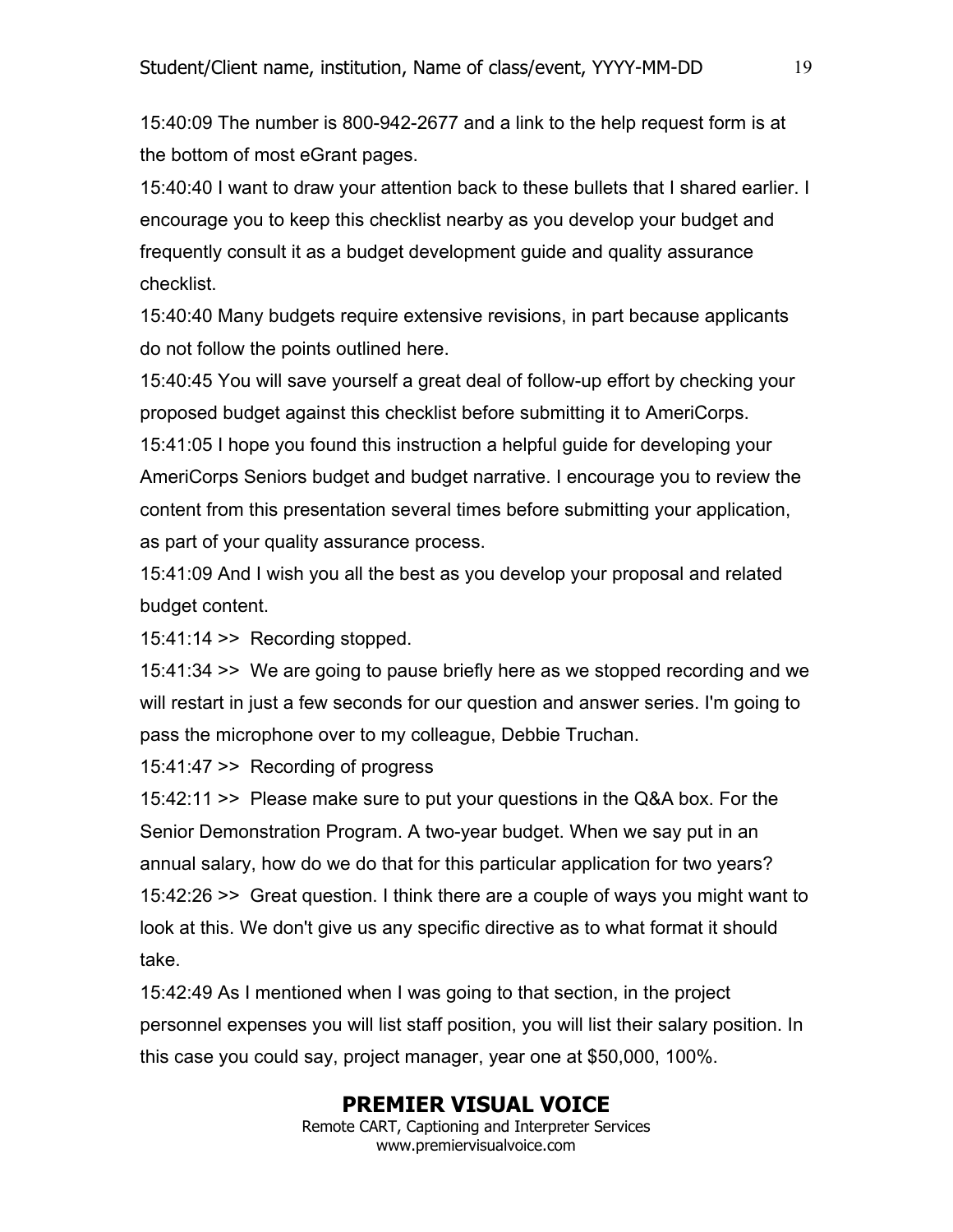15:43:10 Or you could say project manager, two-year, \$100,000, 100%. That would be taking in \$50,000 each year.

15:43:22 To me, if I am reviewing that it's a little less clear what the plan is. In that case, you may want to give even more information like project manager two years at \$50,000 each year.

15:43:30 Or if you want to allow for salary increases, it might be 48-52, or something like that.

15:43:46 To me personally, the easiest way to see that is year one, X number of dollars and then go through all of the personnel expenses in that way.

15:44:01 >> Great, thank you. The next question is, there are two points but excess funds. One, excess funds should not be included -- and what was the second point? Can you read that again?

15:44:24 >> Absolutely. Before I do that, I want to ask you to think about excess funds as something that you all are seeing and you are knowing that there's activities related to those funds.

15:44:31 So you want to see it on the budget but when it comes to AmeriCorps staff looking at that, we're really just looking at what you are including in the AmeriCorps share and the Grantee Share.

15:44:42 That is your actual budget for allowable activities and allowable costs. 15:45:06 . Because it's not part of your regular budget or actual budget, it's not included in the Indirect Costs and it's not part of the source of funds. If your AmeriCorps shares \$50,000, your Grantee Share is \$10,000, and your access is \$20,000.

15:45:11 Your source of funds is only going to be that \$10,000, not \$30,000. 15:45:32 >> Great. Thank you. --

15:45:49 >> Your grant writing is your fundraising, again, if you want to show up that's where you have staff doing those types of activities, that's great.

15:45:54 But you should also know that when our staff is actually reviewing your budget, we are not reviewing the content of the access.

15:46:01 It truly is excess information.

## **PREMIER VISUAL VOICE**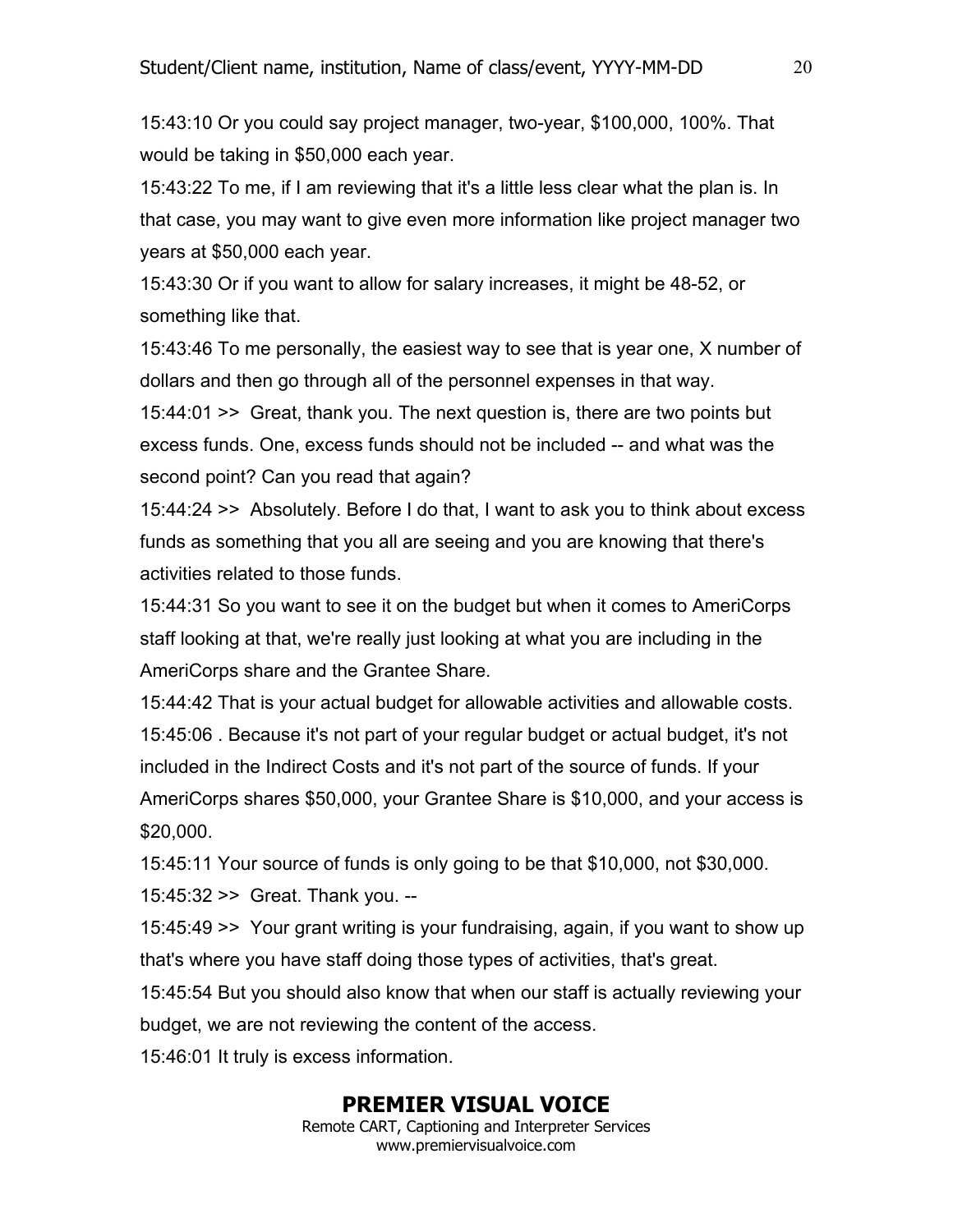15:46:15 >> Thank you. I do want to make the announcement for any budget related questions, while we have Tracy, we want to make sure we get the most out of her, so please put in your questions for budget related things.

15:46:54 We did do an update to the FAQ on the 22nd of September.

15:47:05 We received the question about recurrent grantees, can they count unduplicated volunteers on the ARP grants, if awarded.

15:47:20 Any grant you should only be counting unduplicated volunteers once, but that does not mean volunteers cannot serve on other projects or programs. 15:47:30 But you can't count them as volunteers. You should only be counting your unduplicated volunteers once. That's why we made sure to add that to the FAQs, because we did receive that question.

15:47:51 Can supplies be -- for volunteer projects or just referred to as office supplies?

15:48:19 >> Supplies are any of the supplies that you would need. Again, we also have that other volunteer, that's where you've got your meals, your uniforms, that could also include cost of actually implementing your activities.

15:48:28 You could put it in there, as well. The supply section is more for the program management.

15:48:47 It doesn't have to necessarily be office supplies, but if I'm looking to the actual question, that could probably go in to the other volunteer category in section 2.

15:48:55 >> I will answer this.

15:49:19 . This is the first session – if all webinars and the Q&A will be posted in the ARP resource page. I am putting that in the Chat now. Hopefully you have access to for some other previous recordings as well.

15:49:33 And it will go up by at least Friday. What is excess expense covered by excess funds are intermingling -- by federal expenses, how is this handled? 15:49:53 >> I would love you to add to that question, if you would. I am not clear what you are asking or what you are referencing when you're talking about intermingling those.

## **PREMIER VISUAL VOICE**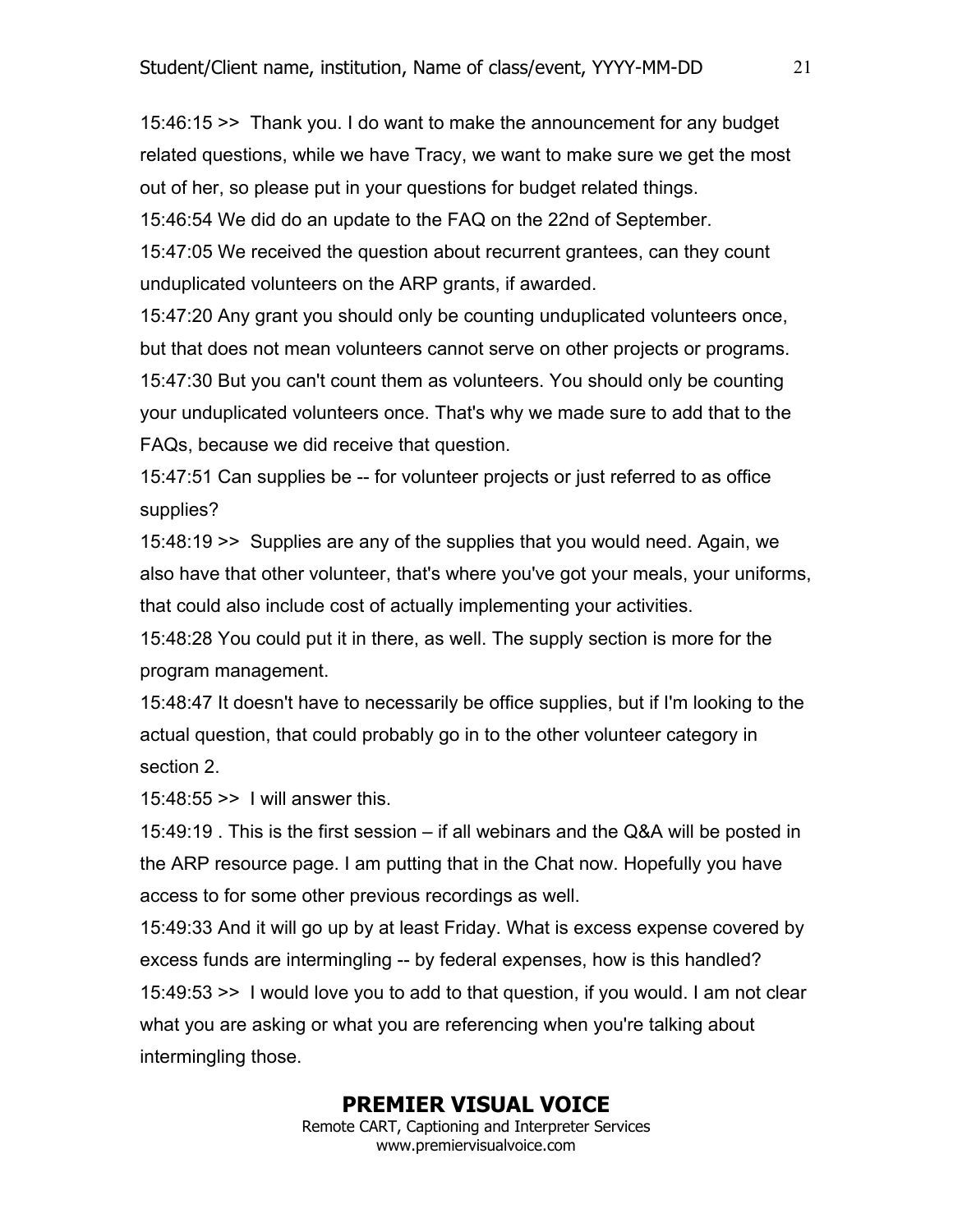15:50:15 I guess I want to make things - I want to make it a little clearer and the access piece. The nice part of the access is it allows you to see what's in your budget or not in your budget, what is going into your program.

15:50:34 You can include those things that you might not be allowed to include in the budget, like the fundraising or lobbying.

15:50:34 You can still see, for your benefit that you are doing it.

15:50:34 It's also an opportunity to see those extra funds you are contributing beyond the required 10%, 20%, 30%, whatever is required.

15:50:44 And you can see that you have it there but you are not necessarily held accountable, or that extra amount.

15:51:05 I guess I want to make sure, are we talking about intermingling - if this person's salary is \$100,000 and putting 70% of it on the budget and 30% over here in the access column?

15:51:14 Or are you thinking this person's salary is \$100,000 and 70% of their time there working on program activities, 30% are doing fundraising and lobbying.

15:51:29 I want to make sure you are real clear as to how you are using that. I don't know if that answers the question, it makes it more confusing. Thank you for providing the extra information.

15:51:51 Hopefully that answered that piece about them being connected. If you put the unallowable piece in the access and you just put in your -- 10%, so 90% on program activities.

15:52:02 >> I'm going to go to the last question. Can funds be used towards non-federal match?

15:52:14 >> Our guidance allows state, local, federal, private sources of match. 15:52:31 Those are your options for describing your match. Are they allowed part would be up to your state, whether or not they would allow you to use them as match.

15:52:31 As far as AmeriCorps is concerned, that is definitely an allowable source of match.

## **PREMIER VISUAL VOICE**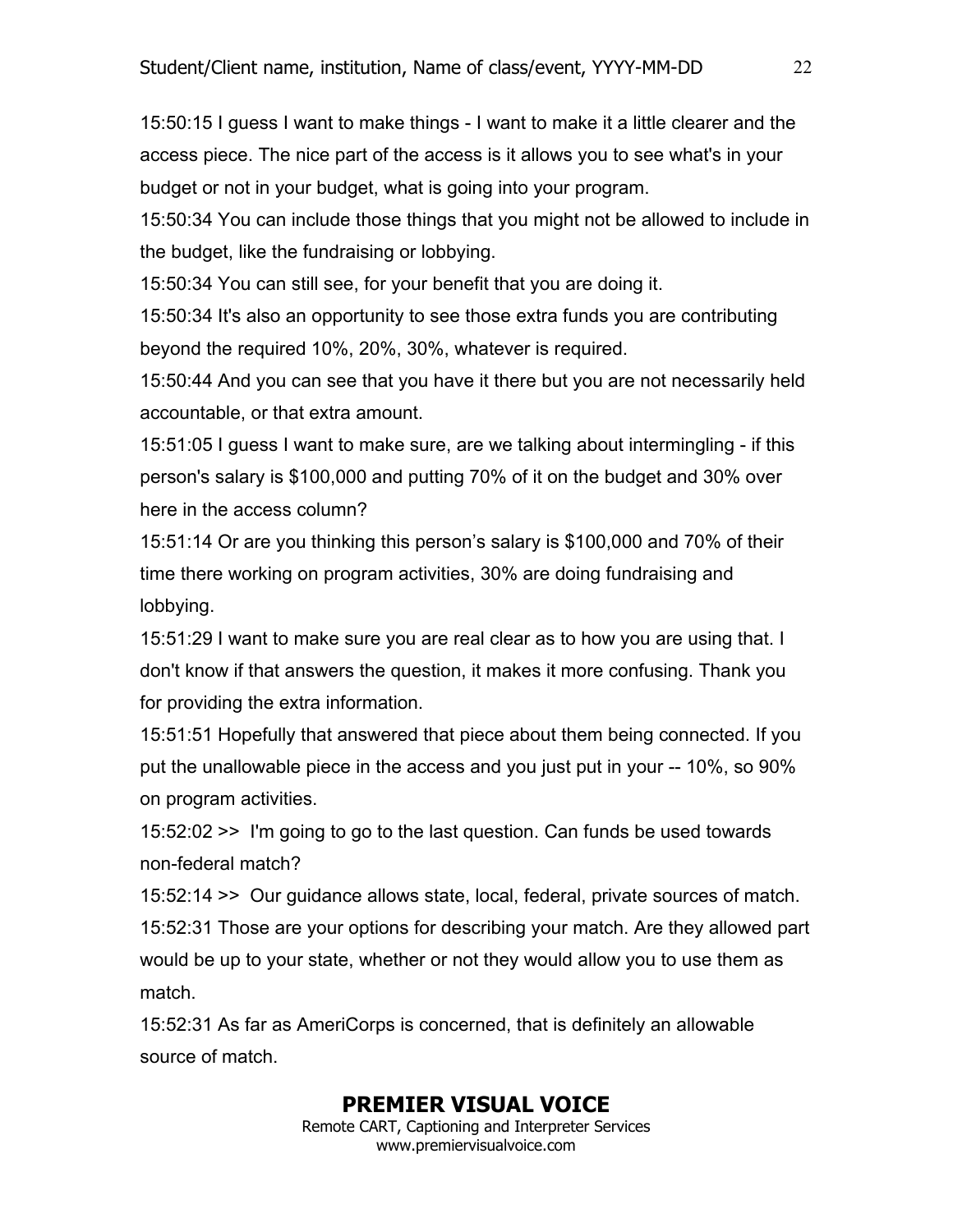15:52:57 What would the target is five --

15:53:09 >> When they are applying for this grant, let's say they get unduplicated volunteers.

15:53:17 Let's say you apply for \$100,000, that would mean you would have 100 unduplicated volunteers.

15:53:26 If that would translate to VSY over the two years, how would they plug that into the stipend and line item of the budget?

15:53:35 Should they just do the full two years of the stipend. They won't be able to know what was for the first year and what was for the second year.

15:53:57 >> You are saying you cannot enter two lines here? To do a single year at a time.

15:54:12 >> I believe the VSY stipend and line item only has one or are you able to do a separate?

15:54:26 >> I would have to get in there and look. Let's get back to that and find out what eGrant's capability is. I don't know. I have never tried to enter stipends for more than one year.

15:54:39 >> I do think they want to follow the same thought process on how we do performance measures and budget.

15:54:49 You wouldn't necessarily need to divide out your VSY stipend, you would just plug in what you are expecting to spend for the full two years.

15:55:00 Sorry if this got a little confusing. I think you would need to plug-in the two years for what you plan to spend.

15:55:07 >> So they could put 40 in there and call it done, over the course of two years.

15:55:16 >> And in each progress report, you will be able to evaluate how they are doing in that area, over the two years.

15:55:26 >> Thanks, for adding to that. Like I said, I hadn't looked in there so I was not sure.

15:55:39 >> I feel like this may be related to the -- budget.

# **PREMIER VISUAL VOICE**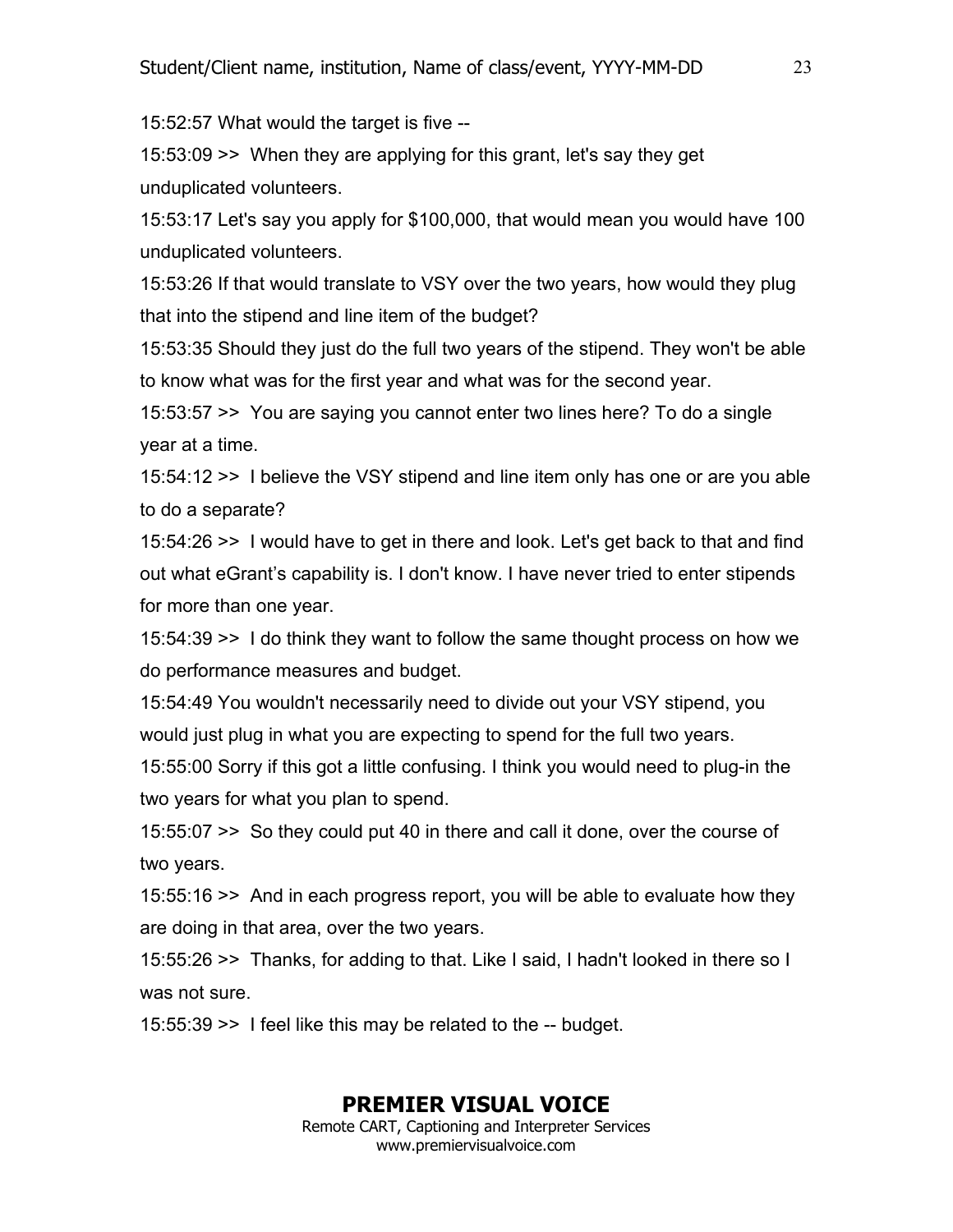15:55:48 A new protocol and direction for three-year grant carries forward for a year by year budget has not been mentioned, or did I miss it? 15:55:53 How might that relate to this project?

15:56:12 >> Susan, you did not miss it because it doesn't necessarily relate to this. Because the projects will have a 24 month project budget..

15:56:22 Grantees will receive two years of funding upfront. We won't need to submit continuation applications about what is unspended and what we are caring forward.

15:56:25 It will be the whole two-year amount upfront and you will have the whole two-year budget.

15:56:35 >> I'm going to make a four minute call for any additional questions. 15:56:56 This goes back to talking about unduplicated volunteers and how that goes. What if we have two AmeriCorps Seniors projects in one area, one RSVP. 15:57:08 If you are adding an ARP program are we supposed to crosscheck our volunteers to make sure --.

15:57:11 This is a great question I will take it back to the team. We will update the FAQ.

15:57:23 How do we manage multiple programs in the tracking system. Please be on the lookout in the FAQ.

15:57:31 If it is not up Friday, it will be up by Monday, for sure..

15:57:54 This is going back to the unduplicated volunteers. I'm not quite sure I can revisit the training but the guidance does stand that unduplicated volunteers we should not be counting unduplicated volunteers for cross program.

15:58:29 Thank you for the feedback on that. Any additional questions. We have two minutes. Any last minute questions about how to do a budget while we have Tracey?

15:58:44 This will be posted on the ARP resource page. Both the original training webinar as well as the Q&A that we are going through now.

15:58:54 Thank you Carol, I'm glad you came.

## **PREMIER VISUAL VOICE**